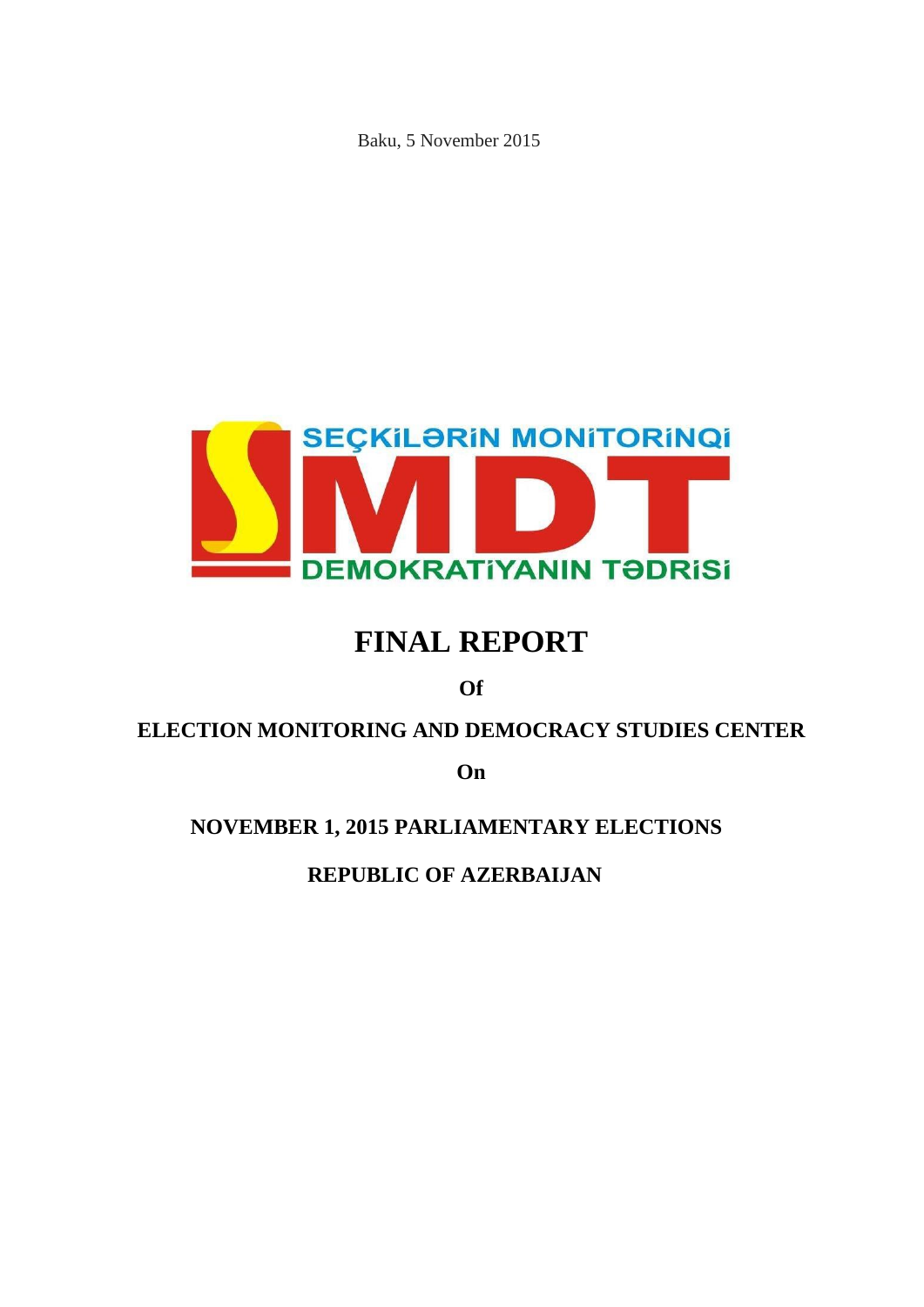# Table of contents

| I.   |                 |                                                                               |    |
|------|-----------------|-------------------------------------------------------------------------------|----|
| Π.   |                 | LEGAL AND POLITICAL CONDITIONS PRIOR TO THE ELECTION 5                        |    |
|      | A.              |                                                                               |    |
|      | <b>B.</b>       |                                                                               |    |
|      | $\mathcal{C}$ . |                                                                               |    |
|      | D.              |                                                                               |    |
| Ш.   |                 |                                                                               |    |
| IV.  |                 |                                                                               |    |
|      | A.              |                                                                               |    |
|      | <b>B.</b>       |                                                                               |    |
|      | $\mathcal{C}$ . |                                                                               |    |
|      | D.              |                                                                               |    |
|      | E.              | Investigation of Complaints Received by Election Commissions 15               |    |
| V.   |                 |                                                                               |    |
| VI.  |                 | NOMINATION AND REGISTRATION OF CANDIDATES 17                                  |    |
|      | A.              |                                                                               |    |
|      | <b>B.</b>       |                                                                               |    |
|      | $\mathcal{C}$ . | Findings of the Monitoring of Nomination and Registration of Candidates 18    |    |
|      |                 | Unequal treatment of nominated persons and pressures exerted on them 18<br>i. |    |
|      |                 | ii.<br>Abuse of administrative resources and interference in the electoral    | 19 |
|      |                 | iii.                                                                          |    |
|      |                 | iv.                                                                           |    |
| VII. |                 |                                                                               |    |
|      | A.              |                                                                               |    |
|      | <b>B.</b>       |                                                                               |    |
|      | $\mathcal{C}$ . |                                                                               |    |
|      | D.              | Election Campaigning Through Print, Audio, Video and Other Campaign           |    |
|      |                 |                                                                               |    |
|      | Ε.              |                                                                               |    |
|      |                 | i.                                                                            |    |
|      |                 | ii.                                                                           |    |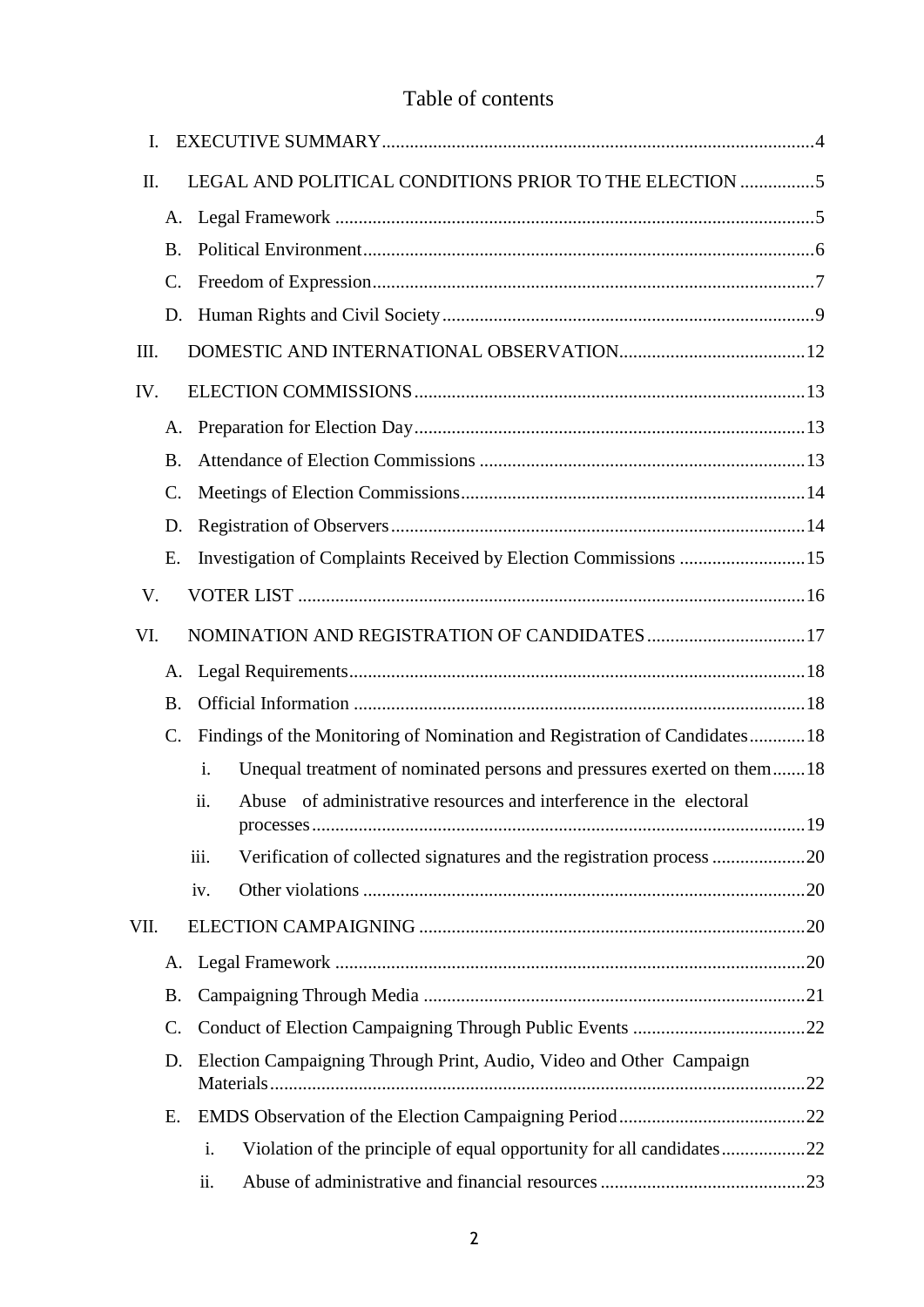|     | iii.                                                   |                       |  |  |  |
|-----|--------------------------------------------------------|-----------------------|--|--|--|
|     | iv.                                                    |                       |  |  |  |
|     |                                                        |                       |  |  |  |
|     |                                                        |                       |  |  |  |
|     |                                                        |                       |  |  |  |
|     |                                                        |                       |  |  |  |
|     |                                                        | $\mathbf{i}$ .        |  |  |  |
|     |                                                        | $\ddot{\mathbf{u}}$ . |  |  |  |
|     |                                                        | $\overline{111}$ .    |  |  |  |
|     | $\mathbf{C}$ .                                         |                       |  |  |  |
|     | D.                                                     |                       |  |  |  |
|     | X. ELECTION STATEMENTS FROM DOMESTIC AND INTERNATIONAL |                       |  |  |  |
|     |                                                        |                       |  |  |  |
| XI. |                                                        |                       |  |  |  |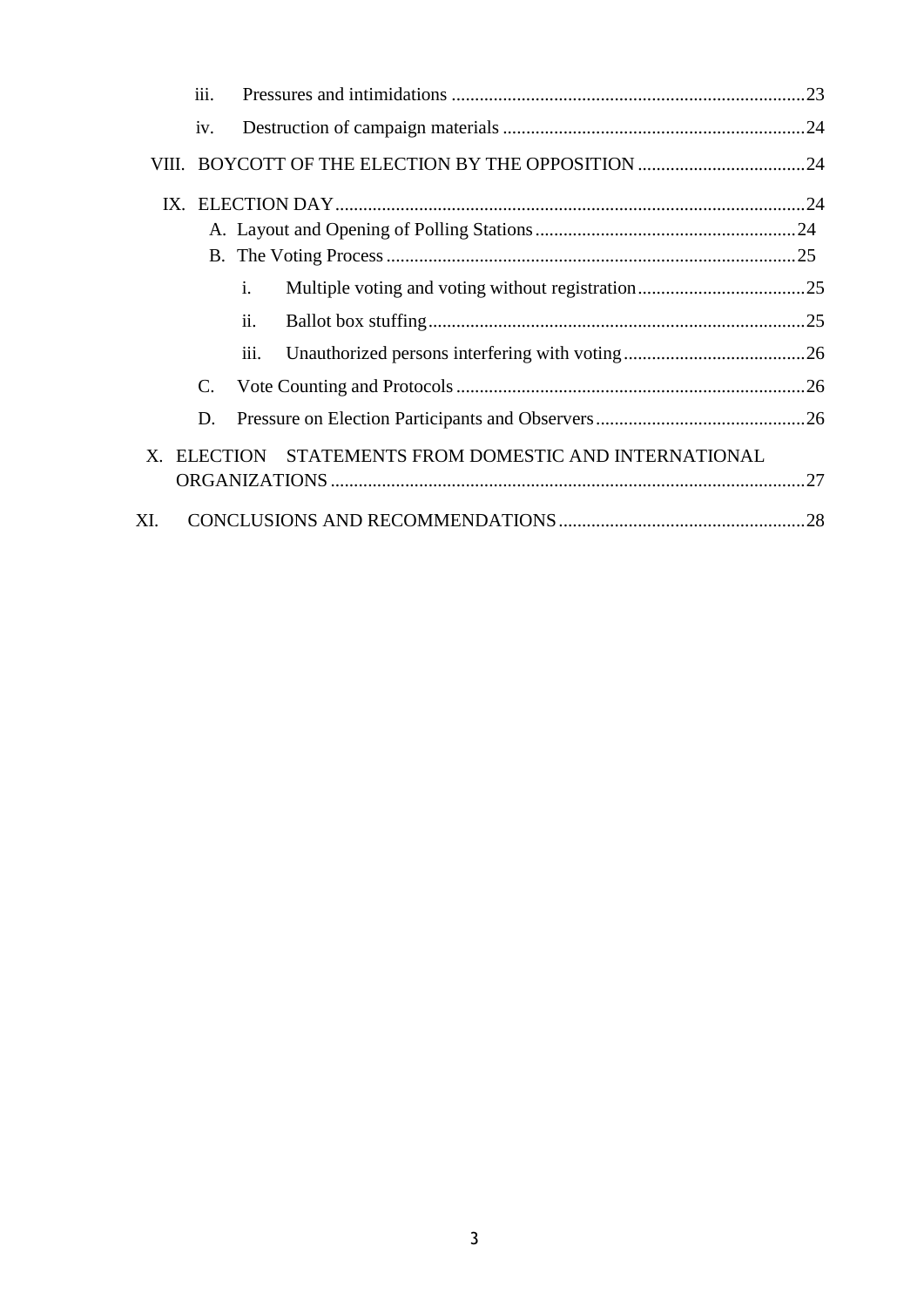#### <span id="page-3-0"></span>**I. EXECUTIVE SUMMARY**

Election Monitoring and Democracy Studies Center (EMDS) is an independent organization striving for building democratic institutions, protection of political freedoms and development of civil society in Azerbaijan. EMDS carried out long-term observation of the November 1, 2015, Parliamentary Elections in Azerbaijan with support of more than 50 local long-term observers (LTOs) and local civil society activists in more than 80 election constituencies around the country.

EMDS notes with regret that the November 1, 2015, Parliamentary Elections were carried out amidst numerous incidents of political imprisonment and gross violations of freedoms to assembly, association, and expression. The nomination and registration stages of the elections were compromised by the exertion of pressure on candidates and their representatives during the signature collection process, along with the intimidation of voters, who were forced to withdraw their support signatures. Election campaigning was marred by restrictions on campaigning opportunities and the absence of TV debates and free air time, as well as by the abuse of administrative resources in favor of the ruling party and the candidates it supported. The main opposition parties refused to participate in the race due to the prevailing undemocratic conditions, thereby rendering the vote uncompetitive and the outcome a foregone conclusion.

The National Council, established by the main opposition parties, NGOs, and activists, decided to boycott the elections due to the undemocratic situation in the country. The ruling YAP party joined the race with 115 candidates, while the majority of the 769 competing candidates were self-nominated. The "Musavat" party and movement "Nida" announced their withdrawal from the race 4 days prior to Election Day, and the REAL movement stated that it would not recognize the results of the elections.

Despite the fact that OSCE-ODIHR could not organize a full-fledged election observation mission due to restrictions imposed by the government in Baku, several parliamentary delegations from different countries and international organizations observed the Election Day procedures, making positive assessments even before the voting process was completed. None of them conducted long-term monitoring, and thus violated international standards of election observation set in the United Nations' "Declaration of Principles for International Election Observation."

The most prominent election observation group that made a biased statement attesting to the democratic conduct of the entire election process was the delegation of the Parliamentary Assembly of the Council of Europe (PACE), led by Jordi Xucla (ALDE, Spain). Some members of the PACE delegation, however, did not sign the statement, and three members of the delegation published a votum separatum, pointing out the failing preconditions to hold free and fair elections in Azerbaijan.

The Central Election Commission carried out technical preparations for the elections in line with the requirements of the legislation. However, the election commissions remain under the control of government authorities, which raises serious questions regarding the fairness and freedom of the elections, and diminishes public trust in the electoral process.

Serious shortcomings in regard to voter lists, noted in the previous elections, remain unaddressed. Some voters were not able to find their names on voter lists, while others reported that someone else had voted on their behalf. The CEC announced that there were 1.6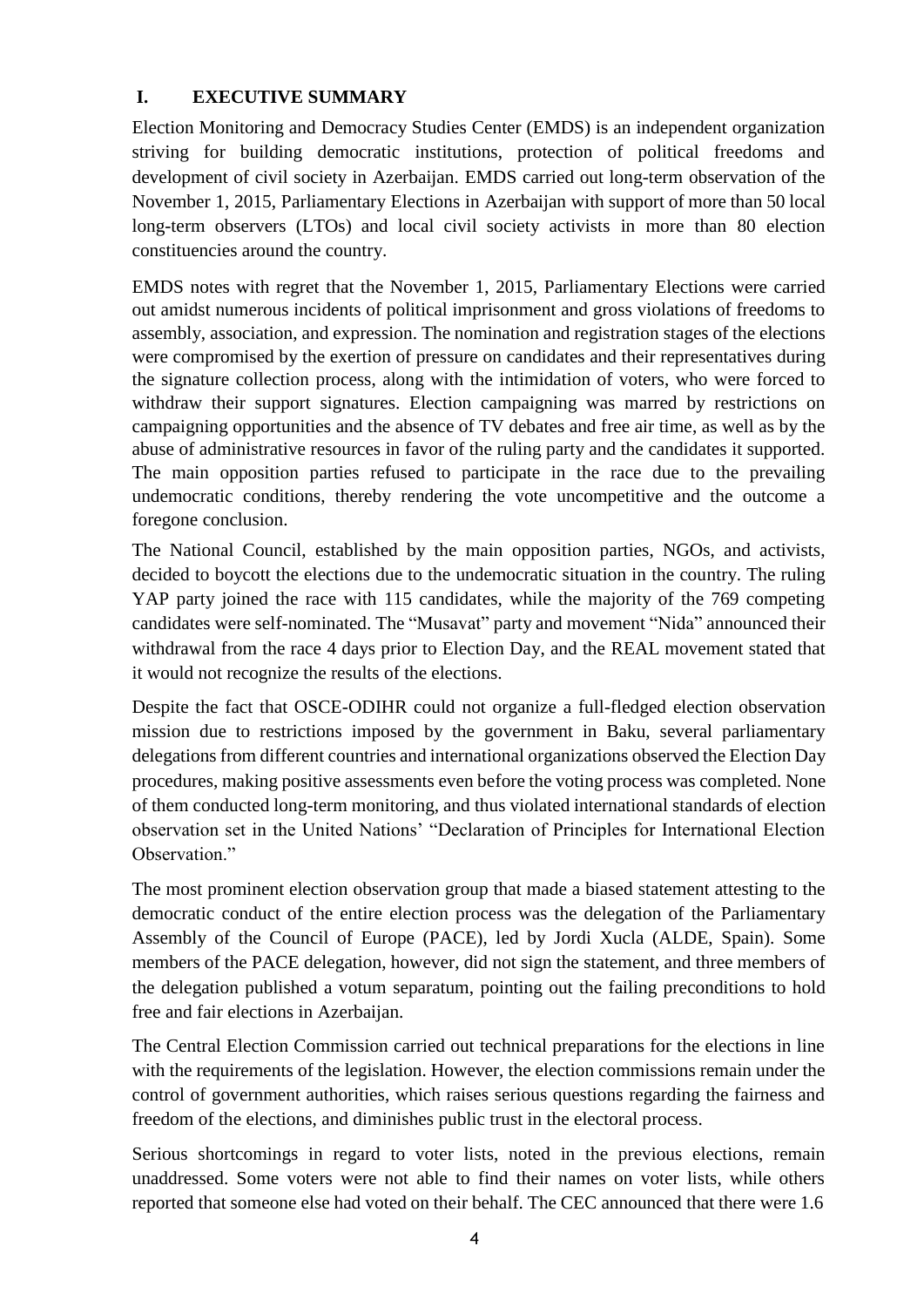million fewer voters in the country than estimated by the State Statistics Committee. Neither institution provided an explanation for the discrepancy between the numbers.

EMDS's local observers received credible allegations that voters providing signatures in favor of the registration of opposition candidates and candidates not supported by the government were faced with wide-spread pressure and intimidation, and on a number of occasions withdrew their signatures.

EMDS also noted the unfair treatment of opposition candidates at the Constituency Election Commissions (ConECs) and the CEC during the registration and signature verification processes, and has documented the discrimination against such candidates. EMDS expresses concern about the increasing number of objections regarding the inadequate investigation of complaints made by candidates who were denied registration.

EMDS notes with regret that an improvement of the Election Code, based on recommendations issued by the Venice Commission of the Council of Europe, did not take place. On the contrary, the amendments made to the Election Code further restricted participation of political rivals in the electoral process.

EMDS believes that freeing political prisoners—including Anar Mammadli, Ilgar Mammadov, Tofig Yagublu, Rasul Jafarov, Intigam Aliyev, Leyla Yunus, Khadija Ismayil, Seymur Hazi, and others, and the establishment of political pluralism in television, especially in Public Television—would significantly contribute to the protection of the freedom of speech in the country.

EMDS supports the findings of the Needs Assessment Mission of the Office for Democratic Institutions and Human Rights of the Organization for Security and Cooperation in Europe<sup>1</sup>, and believes that the decision of Azerbaijani authorities to prevent OSCE/ODIHR's International Election Mission from deploying in Azerbaijan is a violation of Azerbaijan's international commitments, as well as an action that brings into question the transparency and openness of the country's electoral processes.

EMDS notes with regret that the results of the November 1, 2015, elections—conducted against the backdrop of the systematic restriction of fundamental freedoms, the ongoing crackdown on civil society, and the lack of trust in election commissions—cannot reflect the true will of the Azerbaijani people.

# <span id="page-4-0"></span>**II: LEGAL AND POLITICAL CONDITIONS PRIOR TO THE ELECTION**

# **A. Legal Framework**

<span id="page-4-1"></span>Although most major amendments to the election law had already been implemented prior to the 2010 Parliamentary Elections, some changes to other relevant laws affected the 2015 parliamentary campaign.

Major amendments to the election law were adopted on June 18, 2010, shortly before the 2015 Parliamentary Elections held on November 7, 2010.

<sup>1</sup><http://www.osce.org/odihr/elections/azerbaijan/179216?download=true>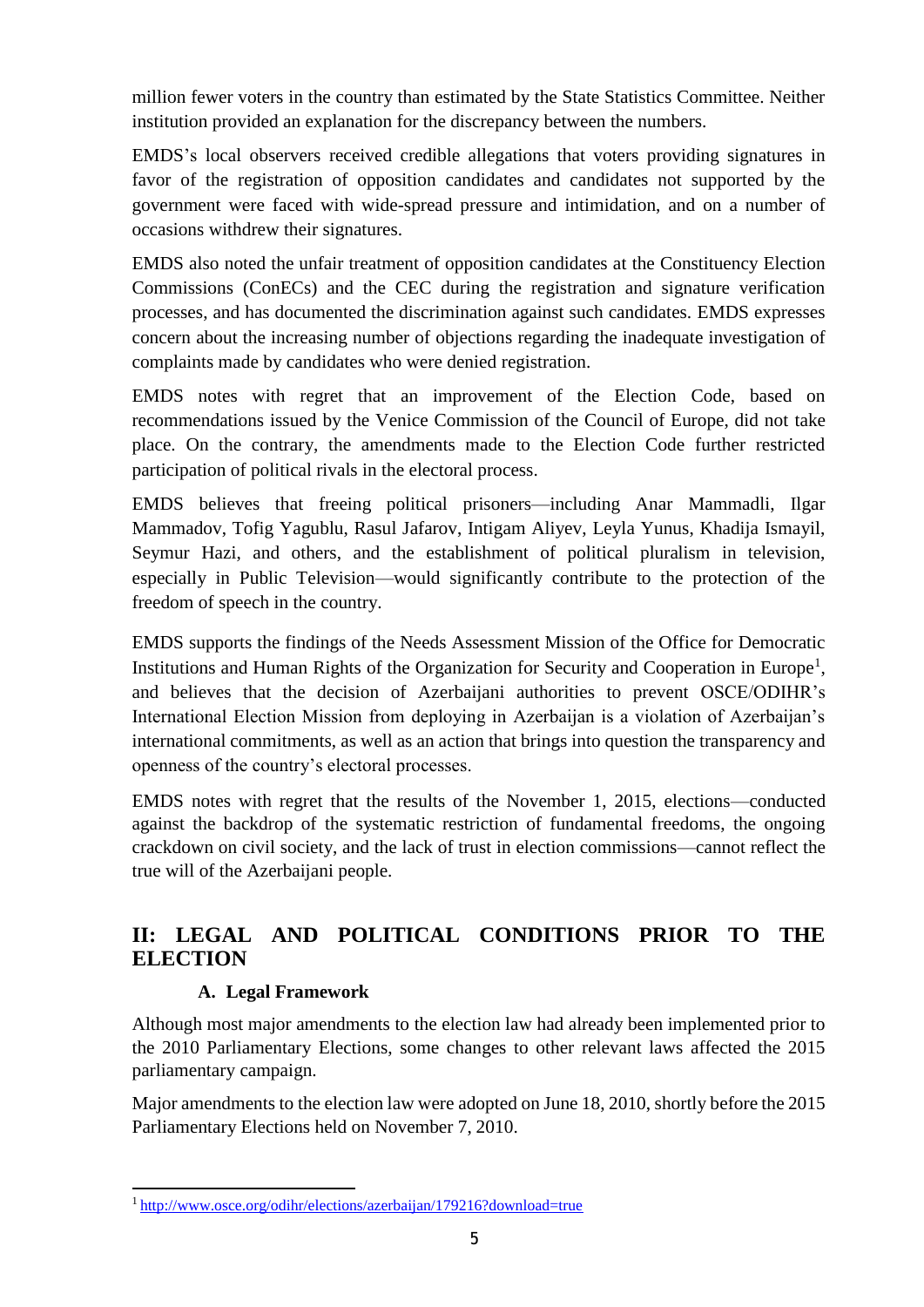Major amendments to the election law were introduced by a group of Milli Majlis MPs belonging to the ruling New Azerbaijan Party (YAP) less than three months before the 2010 Parliamentary Elections. These amendments contained:

- Reduction of the election campaign period from 75 days to 60 days;
- Abolishment of the allocation of campaign funds from the state budget;
- Reduction of the election agitation period from 27 days to 22 days.

These amendments were implemented without public discussion and in disregard of the opinion of the Council of Europe's Venice Commission. Civil society organizations objected that the abolishment of the funds allocated from the state budget for registered candidates to conduct election agitation, and the reduction of the election campaign period from 75 to 60 days, would create an uneven playing field for candidates and affect the overall participation of political actors in the electoral process.

In addition, new amendments to the criminal code were adopted on June 4, 2013, which stipulated criminal liability for defamation and libel in print and electronic media, and extended further restrictions on internet media.

Furthermore, on October 17, 2014, the Parliament adopted new amendments to the NGO legislation, restricting the conditions for foreign funding. On December 17, 2014, new restrictive changes were made to the law "On State Registration and State Registry of Legal Entities" and the law "On Non-Governmental Organizations," both of which further restrict the freedom of assembly.

During the current election campaign, the European Court of Human Rights (ECHR) ruled on cases related to the 2010 Earliamentary Elections.

On October 9, ECHR adopted a ruling on the case of three candidates from the 2010 Parliamentary Elections, Fuad Gahramanli, Namizad Safarov, and Zalimkhan Mammadli, who had filed a lawsuit against the Azerbaijani government. The ruling recognized the violation of the candidates' election rights. According to the ruling, the Azerbaijani government is to pay 10,000 EUR to each applicant in compensation for non-material damages.<sup>2</sup>

The Court also granted the complaint of another candidate from the 2010 elections, Annaghi Hajibayli, Director of the Azerbaijan Lawyers Association. In compensation for violations of his election rights, Hajibayli was entitled to 10,000 EUR for non-material damages and 2,600 EUR for legal expenses.<sup>3</sup>

# **B. Political Environment**

<span id="page-5-0"></span>The Parliamentary Elections held on November 1, 2015, were conducted against the backdrop of the same political crisis of human rights and freedoms in the country which marked previous elections (the November 7, 2010, Parliamentary Elections, and the October 9, 2013, Presidential Elections), but which have since been exacerbated. Despite the active participation of opposition parties in the 2010 elections, no opposition or independent candidates gained any seats in the legislative body.

The country's main opposition parties established the National Council prior to the October 9, 2013 Presidential Elections, and participated in the elections with a single candidate.

<sup>2</sup><http://gozetci.az/article/index/4664>

<sup>3</sup> <http://www.azadliq.info/97230.html>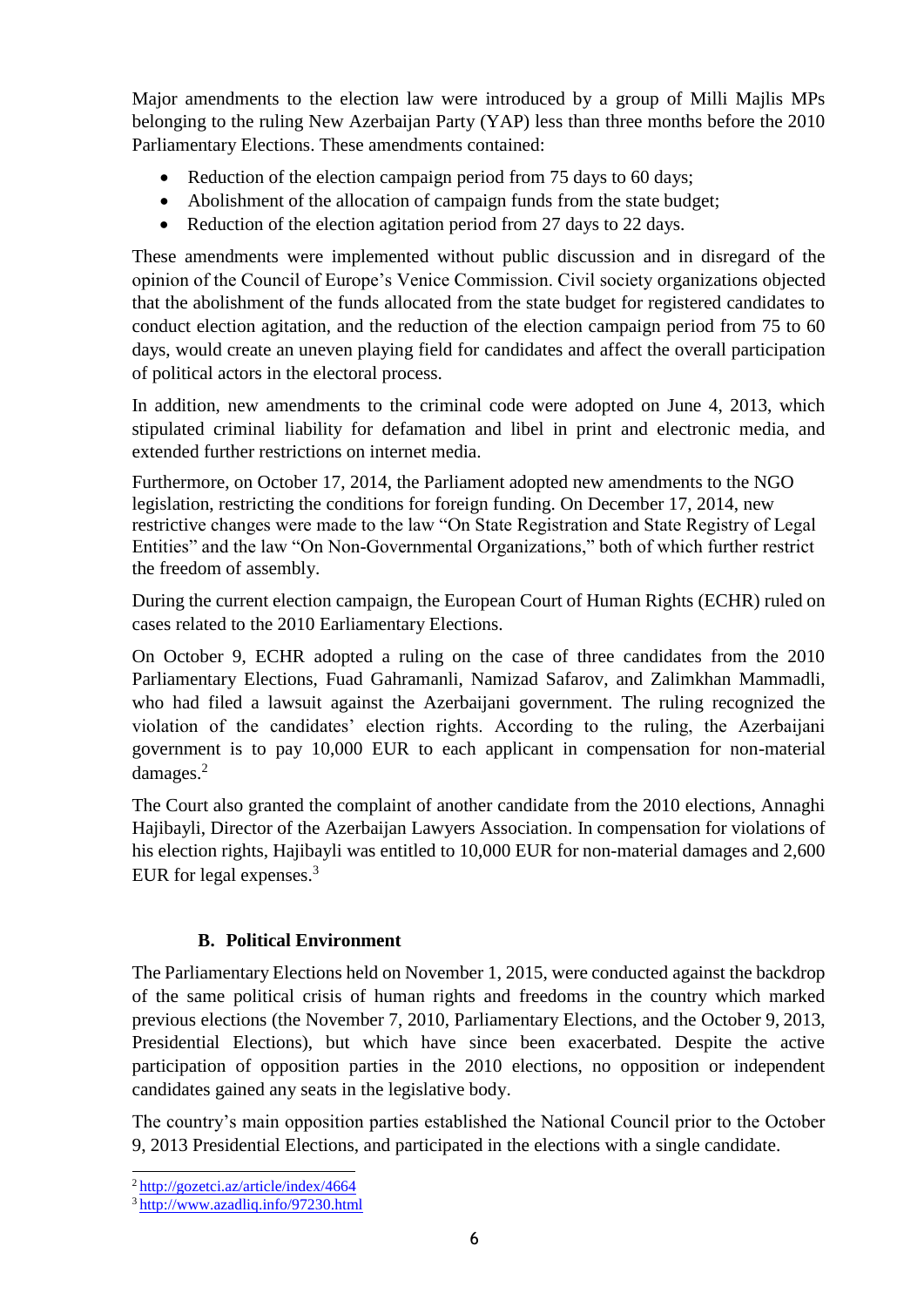However, both the democratic conduct of the election campaign and the accuracy of the official results have been questioned by independent international and domestic observers.

The International Election Mission of the OSCE/ODIHR concluded that the election "was undermined by limitations on the freedoms of expression, assembly and association that did not guarantee a level playing field for candidates."<sup>4</sup> The authorities launched an unprecedented crackdown on civil society organizations working with Western organizations and countries, opening criminal case against 20 NGOs on trumped-up charges. Human rights defenders criticizing the government were either arrested or forced to leave the country.

The Advisor of the Chairperson of the opposition Popular Front Party was detained and sentenced to administrative arrest on September 30, one month before the elections.<sup>5</sup>

One of the main opposition parties, Musavat, demanded that the elections be suspended, and pulled out of the race on October 28, just three days before Election Day. A statement released by the party noted the absence of democratic conditions necessary for conducting free and fair elections, as election commissions are controlled by the government. The decision not to allocate free air time to candidates eliminated any chance of equal opportunity among election participants. The situation was further deteriorated by more than 100 instances of political imprisonment and ongoing repressions during the election period, along with numerous election irregularities and violations of the freedom of expression. The Musavat party demanded to suspend elections while these issues are addresses, and to hold new elections in four month time.

#### **C. Freedom of Expression**

<span id="page-6-0"></span>There was no positive change in regard to the freedom of speech and media during the election campaigning period for the November 1, 2015 Parliamentary Elections. On the contrary, pressure against dissenting voices further increased.

Following the 2013 Presidential Elections, authorities increased pressure on the freedom of speech, and many journalists and bloggers were imprisoned on trumped-up charges.<sup>6</sup>Family members of several journalists lost their jobs, while a number of media outlets were forced to cease their operations. Azerbaijan is among the top ten jailers of the press, due to the country's high number of imprisoned journalists and bloggers.

The adoption of the law on Defamation has been an ongoing matter of debate since Azerbaijan's accession to the Council of Europe on January 25, 2001. The Director of the OSCE, Eynon Gilmor, stated in his speech in the Azerbaijani Parliament on June 14, 2013, that Azerbaijan remained the only country in the Caucasus that had not adopted the law. The Chairperson of the Parliamentary Committee on Legal Policy and State Building, Ali Huseynli, told media on November 8, 2013, that the Parliament was not going to discuss the law on Defamation in the near future. In addition, new amendments to the criminal code, adopted on June 4, 2013, stipulate criminal liability for defamation and libel not only in print media, TV, and radio, but also the internet. Despite concerns expressed to the President of Azerbaijan by domestic and international organizations, including appeals from the OSCE Representative on Freedom of the Media, Dunja Mijatović, and Council of Europe Commissioner for Human Rights, Nils Muižnieks, the amendments in question were not

<sup>4</sup><http://www.osce.org/institutions/110015?download=true>

<sup>&</sup>lt;sup>5</sup>[http://www.bbc.com/azeri/azerbaijan/2015/10/151003\\_opposition\\_activist\\_arrest](http://www.bbc.com/azeri/azerbaijan/2015/10/151003_opposition_activist_arrest)

<sup>6</sup> <http://gozetci.az/article/index/4295>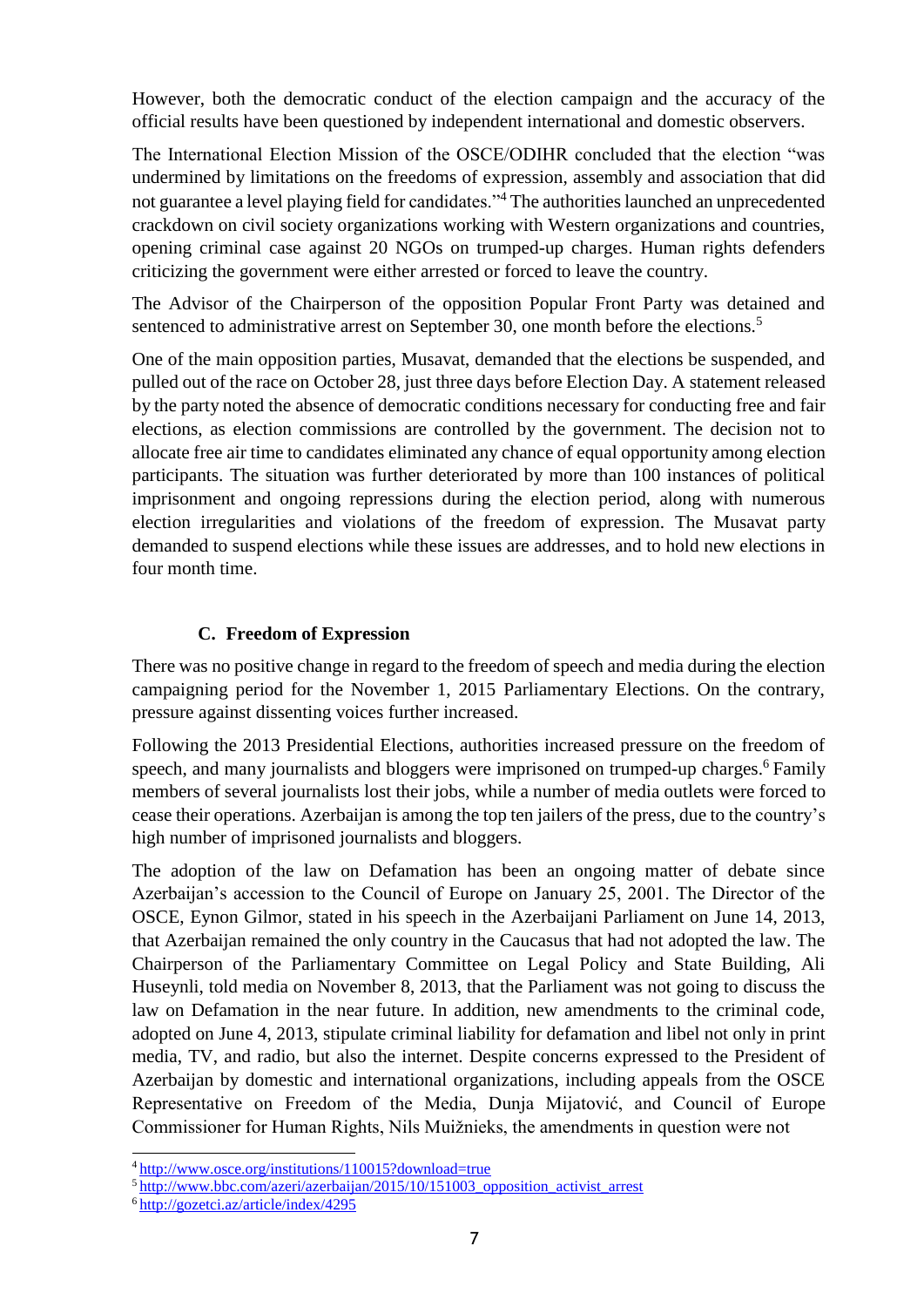repealed.

In 2013, Parviz Hashimli, the editor of the independent news website Moderator and a reporter for the independent newspaper "Bizim Yol," was arrested and sentenced to a lengthy prison term. Several other online activists were jailed, including Abdul Abilov and blogger Omar Mammadov.

On April 19, 2014, a correspondent for the "Ayna-Zerkalo" newspaper, Rauf Mirgadirov, was illegally deported from Turkey and arrested in Baku on charges of high treason, which he repeatedly denied. He still remains in custody and is awaiting trial.

On May 30, 2014, the "Ayna-Zerkalo" newspaper ceased to operate due to financial problems, according to its editor-in-chief, Elchin Shikhli.

On July 7, 2014, blogger and activist Mehman Huseynov was abducted by unknown persons near his workplace. His abduction was caught on camera by his colleague, as well as by the surveillance cameras of the Chamber of Accounts. He was forced into a black Prado car and taken away in an unknown direction. He was later released. Huseynov was also arrested by the police custody several times on his way to work. He was forced into hiding for several months following the sealing of the offices of the Institute for Reporters Freedom and Safety (IRFS), the organization for which he worked. During a search of the IRFS offices, the equipment was confiscated. Under threat of prosecution, the chairperson of the organization, Emin Huseynov, sought asylum in the Swiss embassy in Baku. In June 2015, following an agreement between Azerbaijani and Swiss governments, he was allowed to leave the country and later renounced his Azerbaijani citizenship.

On August 13, 2014, Murad Adilov, brother of the correspondent for the "Azadlig" newspaper, and press-secretary of the opposition Popular Front Party, Natig Adilov, were sentenced to 6 years of prison time on trumped-up charges of large-scale drug trafficking.

On August 21, 2014, Ilgar Nasibov, a journalist and human rights defender in Nakhchivan, was beaten almost to death. Nasibov was attacked by unknown persons while he was in the office of the Naxcivan Resource Center, the only independent rights organization operating in the province. As a result of the attack, he lost vision in one eye and sustained a severe concussion and other bodily harm.

On September 1, 2014, a reporter for the "Azadlig" newspaper and anchor for the independent satellite TV "Azerbaijani Hour" was detained on charges of hooliganism and later sentenced to 5 years in prison.

On September 5, 2014, a search was conducted in the Baku offices of IREX, the US organization supporting the freedom of the media. The government's Prosecution Office confiscated the organization's equipment and documents, while its bank account was frozen.

On December 9, 2014, the internet media outlet "Meydan TV" announced the closing of its Baku offices. According to its website, "the reason for this is the on-going crackdown on the freedom of speech and pressure placed on independent media." The management of the online platform was forced to make this decision in order to protect its employees.

On December 26, 2014, the Prosecutor General Office conducted a search of the Baku offices of Radio Liberty, in connection with its criminal investigation of the operation of the radio station. Documents and equipment were confiscated during the search, and the door of the office was sealed.

On December 31, 2014, the [www.mediaforum.az](http://www.mediaforum.az/) news website terminated its operations due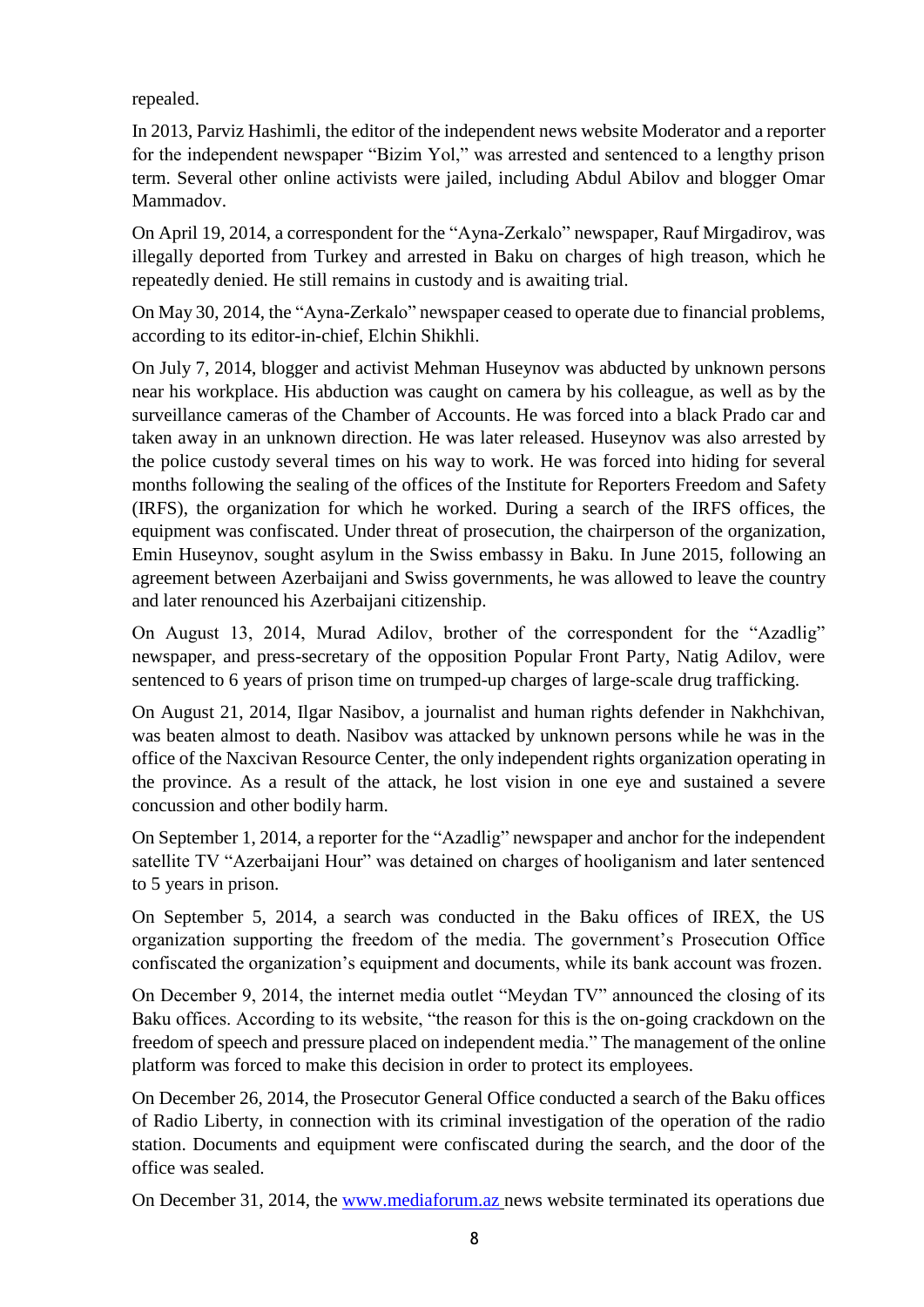to a refusal from the Ministry of Justice to grant registration. The website is a non-profit project of the domestic NGO Internews-Azerbaijan.

On August 8, 2015, journalist Rasim Aliyev was physically assaulted by several persons and died of wounds in a hospital on the following day. Aliyev was attacked and beaten to death by family members of football player Javid Nabiyev over a critical Facebook post. Aliyev was the chairperson of the Institute of Reporters' Freedom and Safety, a position he assumed after Emin Huseynov sought Swiss asylum.

On September 17, Shirin Abbasov, a journalist working with Meydan TV, was detained and sentenced to 30 days of administrative arrest after police kept him incommunicado for several days.<sup>7</sup> Three other journalists cooperating with Meydan TV were summoned for questioning to the Office of the Organized Crimes Unit. $8$  The same Unit, which is notorious for torture and its role in politically motivated cases, summoned another journalist, Islam Shikali, on September 28. A day earlier, Shikhali's apartment was searched by the police and his equipment and computer were confiscated.<sup>9</sup>

On October 13, Raji Imanov and Vakil Imanov, brothers of Meydan TV editor and writer Gunel Movlud, were detained by the police and sentenced to 3 months of pre-trial detention on drug possession charges. In order to ensure the safety of their sons, Movlud's parents were forced to give a statement to the media renouncing her as their daughter.

On October 21, Meydan TV's website was subjected to a large-scale hacker attack which disrupted the work of the media outlet. Just two weeks before Election Day, the TaxMinistry launched an unplanned investigation of two journalists working with Meydan TV, Aynur Elgunash and Aytan Farhadova.

On October 27, another journalist, who worked with Meydan TV in the past, was banned from leaving the country. She told local media that she was en route to Iran when Customs Services prevented her from leaving the country.

On October 28, editor-in-chief of the "Yukselish Namine" newspaper, Elchin Hasanov, was summoned to the Organized Crimes Unit of the Ministry of Internal Affairs. Hasanov was stopped at the Gazakh border crossing and prevented from leaving the country by customs officials. He was travelling to attend a session of the Parliamentary Assembly of the Council of Europe. He was informed by the Ministry of Internal Affairs that a criminal investigation on charges of hooliganism had been launched against him, and that consequently he was banned from leaving the country.

The Ministry of Foreign Affairs denied accreditation to several international journalists who wished to visit Azerbaijan to cover the elections.<sup>10</sup> The media monitoring carried out by the Institute for Democratic Initiatives concluded that the country's television stations are under complete control of the government and that they offer no space for alternative views.

#### **D. Human Rights and Civil Society**

<span id="page-8-0"></span>The Azerbaijani government has increased repression against its critics, further deteriorating the situation of human rights in the country. During 2013 and 2014, at least 33 human rights

 $7$ http://www.bbc.com/azeri/azerbaijan/2015/09/150917 azeri journo disappearance

<sup>8</sup><http://gozetci.az/article/index/4568>

<sup>9</sup><http://contact.az/docs/2015/Social/092800130974az.htm#.VhjBePntmko>

<sup>10</sup> <http://musavat.org.az/index.php/192-m-savat-se-kil-rin-dayand-r-lmas-n-t-l-b-etdi>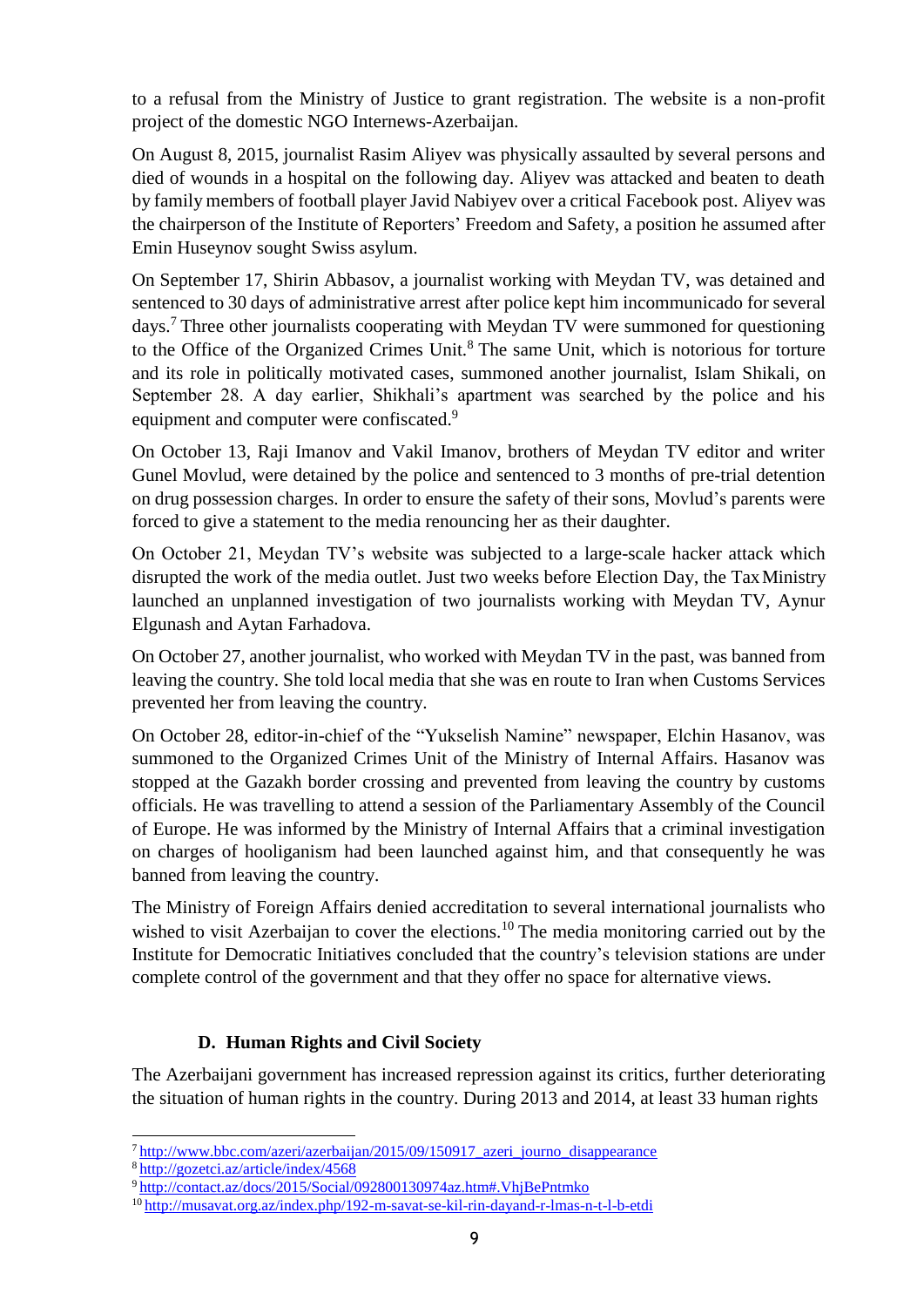defenders, activists, journalists, and bloggers were arrested on politically motivated charges or forced to leave the country by the authorities. The government froze bank accounts of more than 20 independent civil society organizations and their leaders, and declined to register grants provided by foreign donors, creating serious obstacles in the functioning of independent NGOs. Some civil society and NGO leaders have been banned from leaving the country, while many reported ill-treatment in police custody during questioning. A considerable number of civil society groups, including the main human rights organizations of the country, were forced to suspend their operations and close down.

On October 17, 2014, the parliament adopted new amendments to the NGO legislation restricting the conditions for foreign funding. On 17 December 2014, new restrictive changes were made to the laws on "State registry and registration of legal entities" and "on NGOs".

New amendments, signed by President Aliyev in November, require all foreign donors to sign an agreement with the government, and for each grant to be approved by relevant state bodies. These amendments stipulate heavy fines and penalties for NGOs, and specify civil as well as criminal liability for even the smallest regulation violations. Such measures provide authorities with grounds to decline registration of domestic and international organizations critical of the government, and to suspend or terminate their work in the country.

Following the publication of EMDS member organization EMDS's preliminary statement on the 2013 Presidential Elections, the Prosecutor General Office launched a criminal investigation into the organization. On October 31, the Prosecutor Office conducted a search of the offices of the organization and confiscated financial documents and computers. Six weeks later, on December 16, chairperson of the organization Anar Mammadli was arrested. On May 26, 2014, the court sentenced Mammadli to 5.5 years of prison time, and EMDS's executive director Bashir Suleymanli to 3.5 years. Amnesty International recognized both of them as prisoners of conscience.

On April 12, 2014, the US Peace Corps terminated its operation in the country on request of the Azerbaijani government.

On July 1, 2014, the US National Democratic Institute officially closed down its Baku office. The office had been de-facto closed since 2013, when the government accused the American organization of financing youth groups to carry out a revolution in the country.

In addition to the organizations mentioned above, a number of others were forced to terminate or suspend their operation in Azerbaijan until an unspecified time, including Oxfam, ABA CELLI, World Vision, and International Media Support.

On July 30, 2014, director of the Peace and Democracy Institute and a well-known human rights defender, Leyla Yunus, was arrested on charges of high treason, tax evasion, illegal entrepreneurship, forgery of documents, and fraud. She was sentenced to 8.5 years of prison in August 2015, while her husband was convicted of fraud and sentenced to 7 years.

Several days later, on August 2, human rights defender and coordinator of the Sports for Rights Campaign, Rasul Jafarov, was arrested. He was sentenced to 6.5 years of prison time for tax evasion, illegal entrepreneurship, and abuse of official authorities – charges widely used against civil society leaders.

On August 8, 2014, a prominent human rights lawyer, Intigam Aliyev, was arrested on similar charges and sentenced to 7.5 years of prison on April 22, 2015. In July 2015, the Court of Appeal refused to grant Jafarov's and Aliyev's claims, keeping both human rights defenders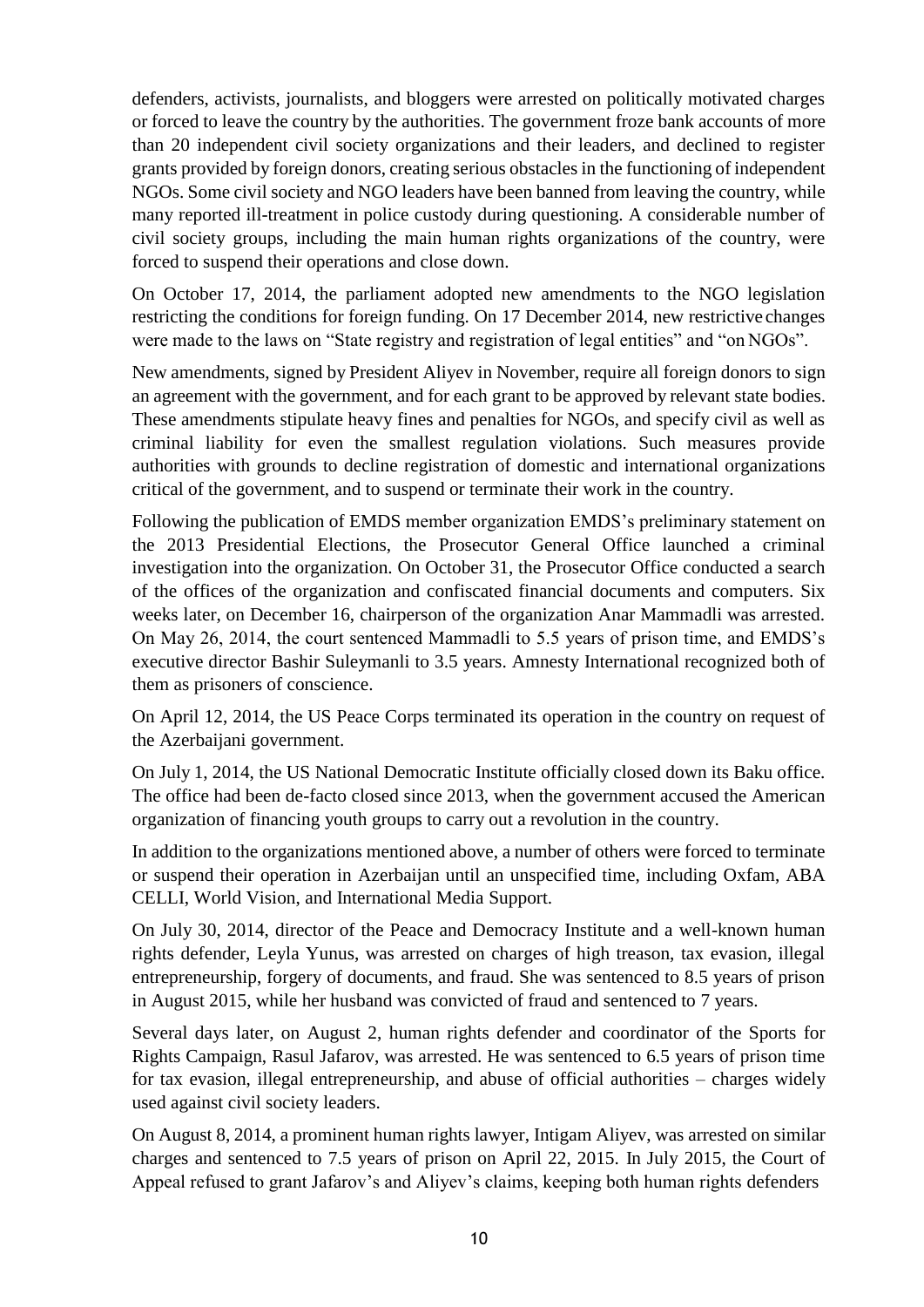behind bars. Amnesty International recognized both as prisoners of conscience.

On November 11, 2014, the youth organization Positive Change terminated its operation. The leader of the organization, Bakhtiyar Hajiyev, issued a statement in which he explained that, following the restrictive amendments to the NGO legislation, the organization cannot continue its work.

In July 2015, the OSCE Project Coordinator in Baku discontinued OSCE's operation in the country following the formal request of the Azerbaijani government. The OSCE had downgraded the mandate of its mission in Baku from the Baku Office to Project Coordinator in January 2015, based on the request of Azerbaijani government.

Since the start of the election campaign, authorities claimed that Counterpart International and Chemonics International, which are funded by the USAID, accumulated large tax debts, but did not provide evidence for this claim. The actions appear to be politically motivated, aiming at completely removing Western organizations from the country. After 2013, the National Democratic Institution and the American Bar Association were also forced to close down.

On September 14, the Office of the Prosecutor General carried out a search of the offices of the Association for Rational Development (WARD), confiscating documents and computers. The chairperson of the organization, Shahla Ismayilova, was banned from leaving the country.

Authorities continued the harassment of imprisoned human rights defenders and activists during the election period. Chairperson of the ReAL movement, Ilgar Mammadov, has not been allowed to contact his family. During the election campaigning period, Mammadov was brutally beaten by prison administrators. He lost a tooth and sustained serious bodily injuries. Chairperson of the EMDS, Anar Mammadli, was denied communication with his lawyer, while an award winning human rights lawyer, Intigam Aliyev, was repeatedly pressured to sign a letter of clemency.

Following the election period, local election observer Asaf Ahmadov was intimidated by the police and by local executive authorities. After he was seen visiting some polling stations, he was told to leave the country and return after the elections were over.

On October 7, Secretary General of the Council of Europe, Thorbjorn Jagland, announced his withdrawal from the joint working group on human rights established in 2014 with the aim of creating political dialogue between authorities and civil society in Azerbaijan.

President of the Parliamentary Assembly of the Council of Europe, Anne Brasseur, sent an open letter to President Ilham Aliyev, noting her deep concern regarding the deterioration of democracy, human rights, and the rule of law in Azerbaijan. She urged Aliyev to cease with the harassment of political prisoners and activists, and to implement the decision of the European Court of Human Rights regarding Ilgar Mammadov.

On October 7, two Amnesty International employees were stopped at the Baku airport and were deported from the country. Amnesty International released a statement about the incident, calling it "a serious violation" of the freedom of assembly. On October 13, satirical poet Tofig Hasanli was detained by the police for posting commentaries on social media critical of the government. $^{11}$ 

On October 27, chairperson of the Democracy and Human Rights Committee of the OSCE Parliamentary Assembly, Isabel Santos, issued a statement urging the Azerbaijani government

<sup>&</sup>lt;sup>11</sup> [https://www.meydan.tv/az/site/politics/8787/V%C9%99fa-M%C9%99mm%C9%99dova-%C4%B0lqar-](https://www.meydan.tv/az/site/politics/8787/V%C9%99fa-M%C9%99mm%C9%99dova-%C4%B0lqar-M%C9%99mm%C9%99dovun-di%C5%9Fi-s%C4%B1nd%C4%B1r%C4%B1l%C4%B1b.htm)[M%C9%99mm%C9%99dovun-di%C5%9Fi-s%C4%B1nd%C4%B1r%C4%B1l%C4%B1b.htm](https://www.meydan.tv/az/site/politics/8787/V%C9%99fa-M%C9%99mm%C9%99dova-%C4%B0lqar-M%C9%99mm%C9%99dovun-di%C5%9Fi-s%C4%B1nd%C4%B1r%C4%B1l%C4%B1b.htm)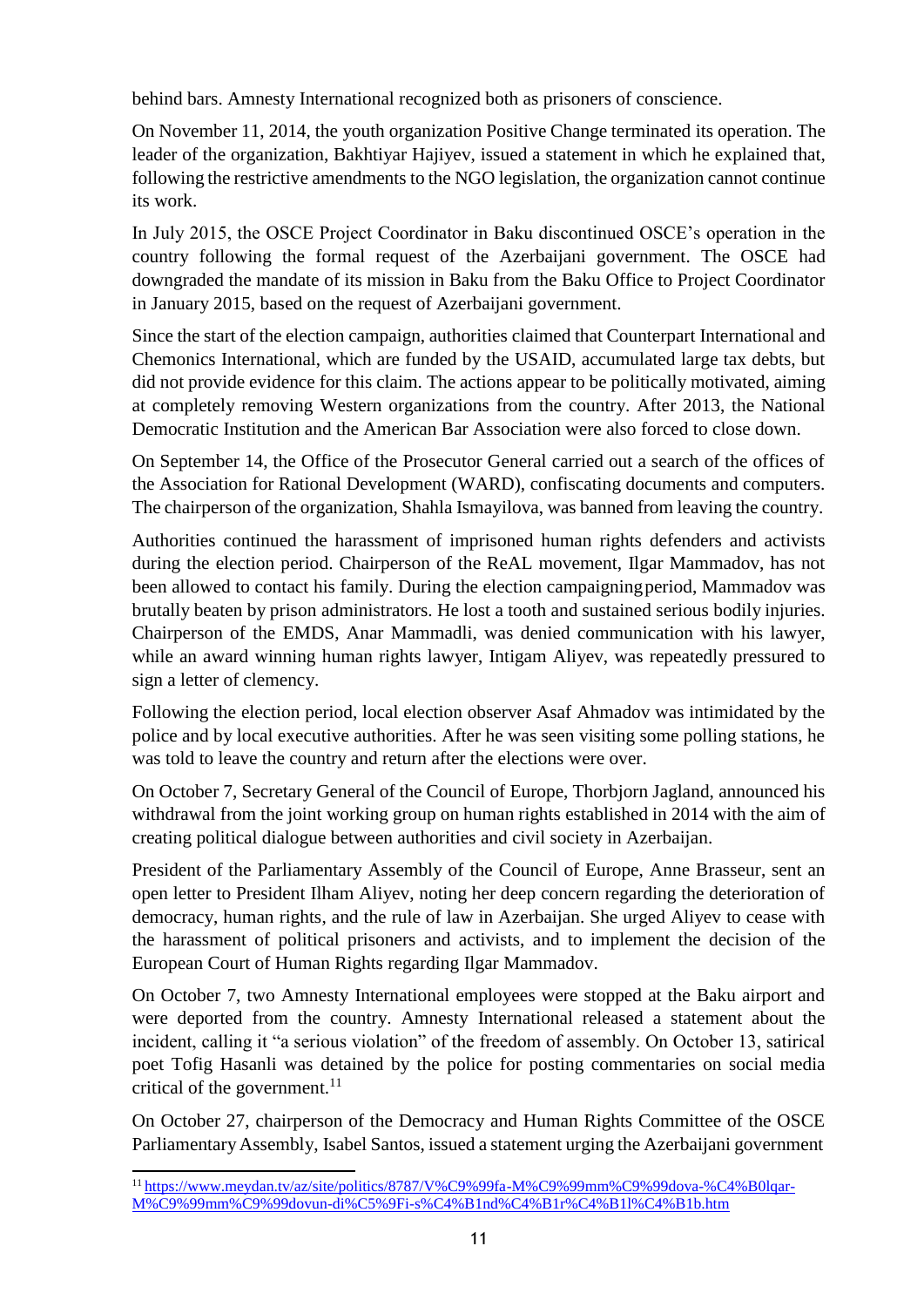to release imprisoned civil society activists Anar Mammadli, Intigam Aliyev, Rasul Jafarov, and Leyla Yunus, as well as journalist Khadija Ismayil and opposition leader Ilgar Mammadov, and calling on authorities to work with the international community and commit to open and genuine dialogue.

On October 29, Human Rights Watch issued a brief report about Azerbaijan for journalists coming to cover the November 1 elections. The report states that authorities used possession of drugs and firearms, tax evasion, hooliganism, and even high treason to imprison its critics and political activists. In 2014 alone, Azerbaijani authorities arrested and convicted at least 35 journalists, human rights activists, and political activists. The crackdown continued in 2015 with new arrests and persecutions on an unprecedented scale.

Human Rights Commissioner of the Council of Europe, Nils Muižnieks, wrote about the Azerbaijani elections in his op-ed "Azerbaijan – An Area of Darkness: Another Fraudulent Election in a Land with Few Rights." "The current human rights situationin Azerbaijan casts an even darker cloud over the upcoming elections," Muižnieks noted. "Human rights activists, journalists and national electoral observers have been [muzzled u](http://www.armradio.am/en/2015/10/27/silencing-of-independent-and-critical-voices-in-azerbaijan-regretful-says-osce-pas-santos/)sing repressive legislation, jailed on trumped-up charges or forced to escape into exile. Under these circumstances, it is impossible to hold any meaningful debate about the election or to ensure its accountability."

# <span id="page-11-0"></span>**III. DOMESTIC AND INTERNATIONAL OBSERVATION**

Due to restrictions imposed on civil society and NGOs, no large-scale independent domestic election observation could be conducted on Election Day. The November 1, 2015 Parliamentary Elections were the first major elections in the country in the last 10 years that have not been systematically observed by independent domestic observers. At the same time, several government-controlled local organizations carried out observation and exit-polls on Election Day. None of these organizations released information about the sources of their funding, which raises serious questions about their impartiality.

Following the cancellation of the OSCE/ODIHR mission, it became clear that government authorities were attempting to secure the involvement only of those international observers who had demonstrated a pro-government position in the previous elections.

A significant number of international observation missions registered for the recent Parliamentary Elections in Azerbaijan have violated international standards of election observation set in the United Nations' "Declaration of Principles for International Election Observation." None of the 40 officially registered international missions conducted a longterm election observation in the country. Only two missions made their election observation methods a matter of public record. On Election Day, 24 international election observers expressed in the media positive assessments of the electoral process before the closure of voting precincts. Among them was the head of the delegation of the Parliamentary Assembly of the Council of Europe (PACE), Jordi Xucla (ALDE, Spain), and PACE delegation member Augustin Conde.<sup>12</sup>

<sup>&</sup>lt;sup>12</sup> See the full EMDS survey here: [http://www.EMDS.org/en/newsreader/items/azerbaijan-whitewashing](http://www.epde.org/en/newsreader/items/azerbaijan-whitewashing-of-flawed-parliamentary-elections-through-pace-and-other-eoms.html)[of-](http://www.epde.org/en/newsreader/items/azerbaijan-whitewashing-of-flawed-parliamentary-elections-through-pace-and-other-eoms.html) [flawed-parliamentary-elections-through-pace-and-other-eoms.html](http://www.epde.org/en/newsreader/items/azerbaijan-whitewashing-of-flawed-parliamentary-elections-through-pace-and-other-eoms.html)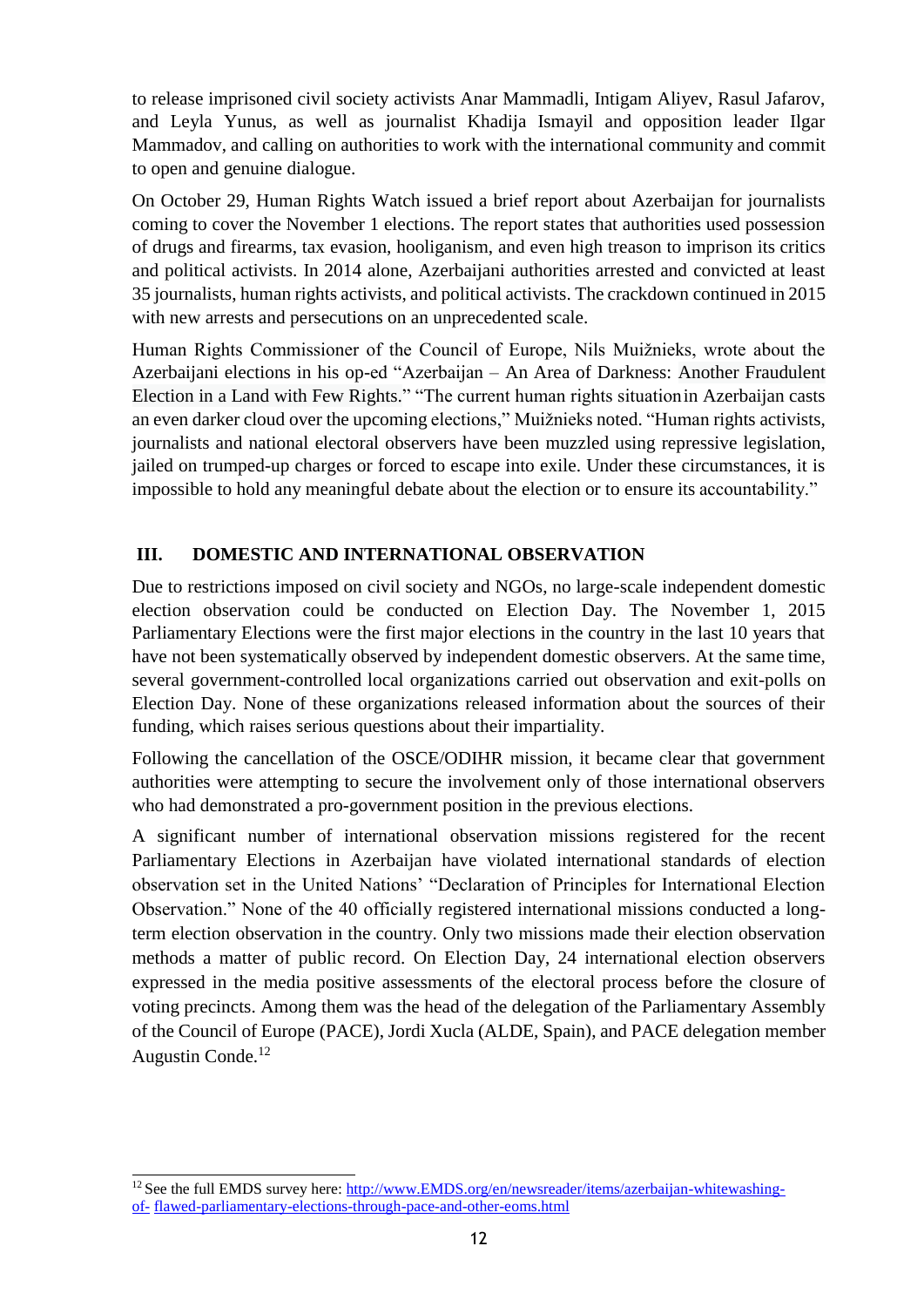Already on September 22, the PACE delegation issued a positive statement on the preparations for elections, despite human rights violations reported during several meetings with political parties, diverse civil society organizations, and media representatives.

Due to this fact, domestic election observation organizations – EMDS's local partners and the Institute for Democratic Initiatives, along with the Nida movement – refused to meet with PACE's delegation observing Election Day procedures.

PACE positive assessment of the conduct of elections was widely criticized by independent national and international monitors. According to information available to EMDS, only 16 out of 28 members of the PACE delegation signed the delegation's final conclusions. Three members of the delegation signed a votum separatum, which contests the official positive PACE assessment and points out the failing preconditions to hold democratic elections in Azerbaijan due to the ongoing abuse of human rights in the country.<sup>13</sup>

Apart from the PACE delegation, several members of parliaments worldwide madegenerally positive assessments of the election process in Azerbaijan, which must be regarded as ungrounded and biased for the same reasons.<sup>14</sup>

# <span id="page-12-0"></span>**IV. ELECTION COMMISSIONS**

#### **A. Preparation for Election Day**

<span id="page-12-1"></span>The CEC carried out a series of actions in preparation for Election Day. On October 9, the CEC approved the list of indoor and outdoor venues in all election constituencies where registered candidates can organize meetings with voters. It also announced the list of media outlets accredited for participation in paid election campaigns. These included 3 television stations, 19 newspapers, and 23 news agencies.

# **B. Attendance of Election Commissions**

<span id="page-12-2"></span>Results of the monitoring show that there was no significant development in the attendance of Constituency and Precinct Election Commissions (PECs). As in previous elections, not all members of the election commissions were present on Election Day, while some Precinct Election Commissions were closed during the day, which constitutes a violation of Articles 33.1 and 38.2 of the Election Code and Article 179.1 of the Labor Code.

#### *Findings on the work of election commissions:*

- On September 2, PECs no. 6, 7, 9, and 16 of the  $113<sup>th</sup>$  Shaki City ConEC were closed from 13:00 to 15:00.
- On September 9, PEC no. 3 of the  $89<sup>th</sup>$  Goychay-Aghdash ConEC was closed at 16:20.
- On September 10, PEC no. 25 of the 97<sup>th</sup> Goranboy-Aghdam-Tartar was closed at 15:00.

```
14 The list of names and institutions is provided in the EMDS survey:
http://www.EMDS.org/en/newsreader/items/azerbaijan-whitewashing-of-flawed-parliamentary-elections-
through-pace-and-other-eoms.html
```
<sup>&</sup>lt;sup>13</sup> The alternative PACE statement, issued by Frank Schwabe (MdB, Soc, Germany), Ute Finckh-Kraemer (MdB, Soc, Germany), and Michael McNamara (TD, Soc, Ireland), is available here: [www.frank-schwabe.de/kontext/controllers/document.php/12.c/8/57dfba.pdf.](http://www.frank-schwabe.de/kontext/controllers/document.php/12.c/8/57dfba.pdf)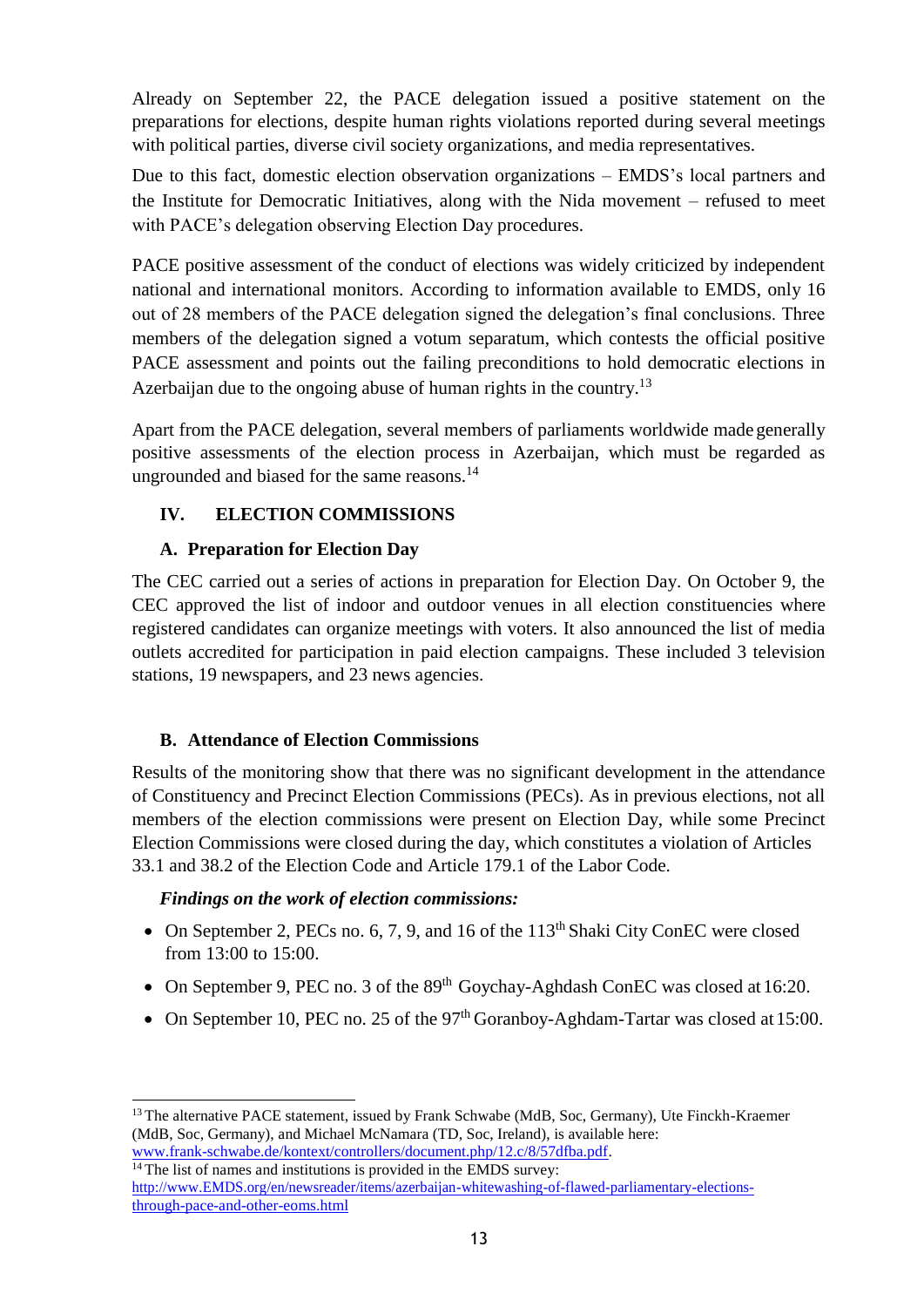- On September 19, PECs no. 20, 23, and 24 of the  $97<sup>th</sup>$  Goranboy-Aghdam-Tartar ConEC were closed for a whole day.
- On September 18, PEC no. 1 of the 81<sup>st</sup> Beylagan ConEC was closed at 15:10.
- On October 3, PEC no. 32 of the 102<sup>nd</sup> Samukh-ConEC was closed at 11:30.
- On October 17, PECs no. 8, 39, and 43 of the 101<sup>st</sup> Goygol-Dashkasan ConEC were closed after 14:00.

# **C. Meetings of Election Commissions**

<span id="page-13-0"></span>By law, meetings of election commissions are called by the chair of the commission or by demand of at least one third of the commission members with decisive voting rights. Election commission members with decisive voting rights are obliged to participate in all meetings of the commission, except in cases of illness or other valid reasons.

Members of election commissions should be informed about the meeting on issues to be considered at that meeting by the chairperson of the commission 3-5 days before the meeting is held.

The findings of the election monitoring confirm that, while the CEC and ConECs held regular meetings, very few meetings of the PECs were observed. Furthermore, the ConECs failed to inform all candidates and their representatives about the meetings. Candidates from the ruling party, however, stated that this did not create any problems for them. The rights of other candidates were clearly violated.

# **D. Registration of Observers**

<span id="page-13-1"></span>Applications for carrying out election observation across all territories in the Republic of Azerbaijan may be submitted to the ECE from the day elections are announced and up to 10 days prior to Election Day. Decisions on applications should be made within 3 days from the date of submission. Applications for carrying out observation within the territory of an election constituency may be presented to the relevant ConEC from the day elections are announced and up to 5 days prior to the elections. The registration can be denied only in case of false information in the provided documents.

The registration of observers, both at the CEC and ConEC level, was carried out in line with legislation requirements. As of October 12, more than 17,000 observers were accredited at the constituency level, and 167 at the CEC level.

Overall, 605 domestic election observers were accredited at the CEC to observe elections across country, while the ConECs registered over 57,000 observers who were permitted to observe elections within the territories of the ConECs. According to official information, a 503 international observers, representing 40 institutions, were registered at the CEC.

Some ConECs violated the requirements of the law during the observer registration process. Observers of some opposition and independent candidates faced difficulties in registration. For example, none of the observers of the independent candidate from the  $61<sup>st</sup>$  Neftchala ConEC, Jalal Aliyev, were able to get accreditation at the ConEC.

#### <span id="page-13-2"></span>**E. Investigation of Complaints Received by Election Commissions**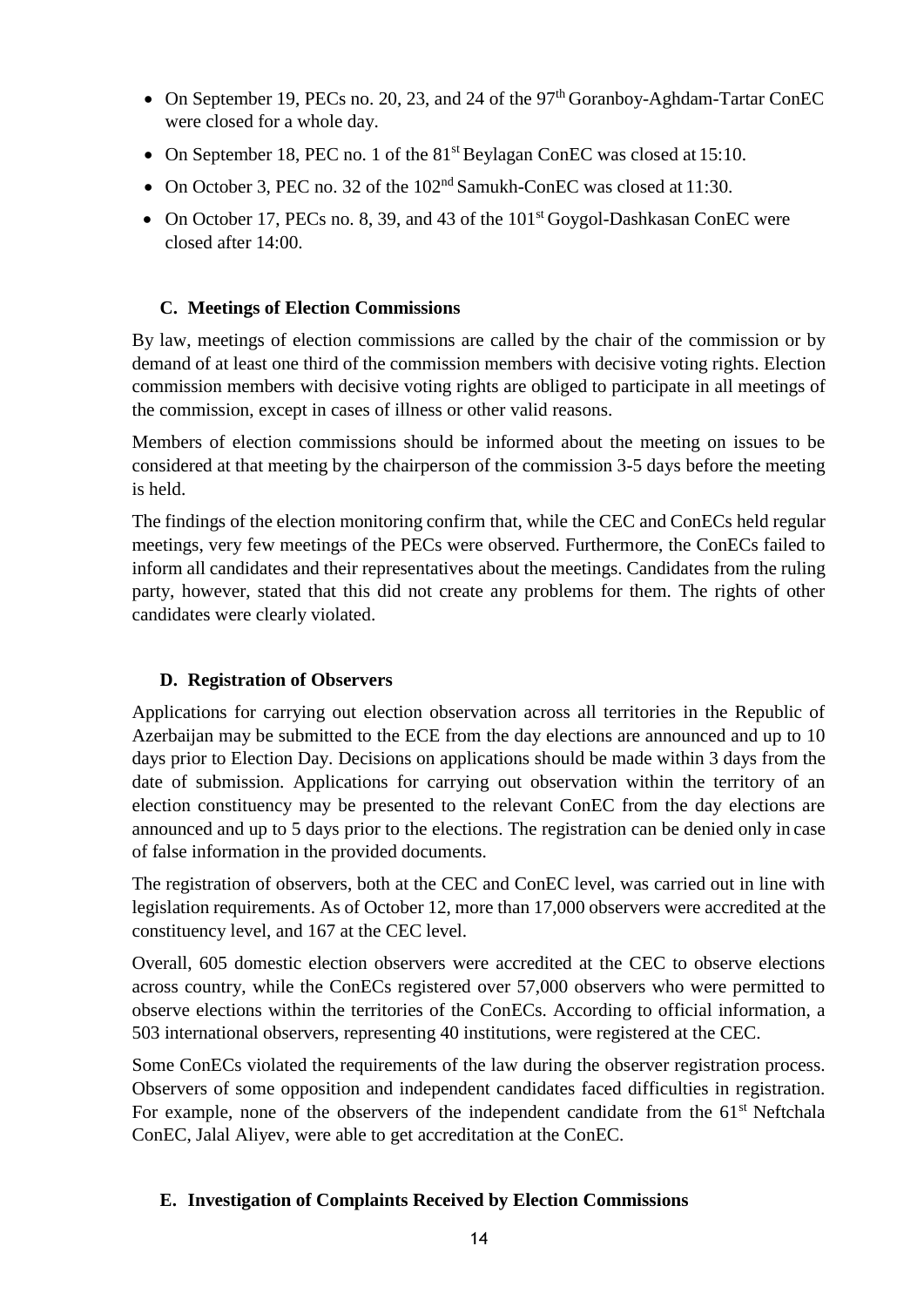The Election Code provides election participants – political parties, blocs, candidates, and candidate representatives – with the opportunity to appeal the decision or action of election commissions. The appeal must be made to a higher-level commission within three days. The actions of the precinct election commissions can be appealed to the relevant constituency election commission, while complaints about the actions (or lack of actions) of the latter can be filed to the CEC. Election participants have a right to apply to the Baku Court of Appeal if they are not satisfied with the decision of the CEC.

The CEC received a number of complaints about the actions of the ConECs, mainly regarding illegal refusals of candidacy registrations. Monitoring findings conclude that candidates' complaints were not objectively and fairly investigated by higher election commissions. Although the CEC granted the claims of some opposition candidates, it declined most of the complaints filed by candidates not supported by the government and who were denied registration by ConECs. Moreover, the CEC failed to ensure transparency of the work of its expert groups in accordance with the requirements of the law.

Following are examples of such violations, along with cases of registration denial:

- 42<sup>nd</sup> Sumgayit Second ConEC refused to register the candidacy of Hafiz Babali from the ReAL movement, declaring 118 of 500 collected signatures to be invalid. Signatures of family members and relatives of Babali were among those declared invalid.
- Musavat party candidate Dadash Ahmad appealed the decision of the  $94<sup>th</sup>$  Barda Village ConEC, which refused to register his candidacy to the CEC. The CEC declared that 192 of 550 collected signatures were invalid. The decision of the ConEC was upheld.
- The candidacy of Rashid Najafli from the Musavat party was not registered by the  $82<sup>nd</sup>$ Aghjabadi ConEC after 224 voters providing signatures in support of his candidacy withdrew their signatures under pressure from the local authorities.
- $\bullet$  64<sup>th</sup> Neftchala and 74<sup>th</sup> Lankaran Village ConECs denied registration of the candidacies of Kamran Asadov and Tural Suleymanov. The CEC rejected the subsequent complaint, calling it groundless. The same happened with the candidacies of Nushaba Sadikhli, Arzu Samadbayli, and Vafa Jumshodova, all from the Musavat party.

The CEC refused to grant the claims of the following opposition and independent candidates:

- Karim Agarzayev self-nominated candidate from the  $60<sup>th</sup>$  Salyan-Neftchala ConEC.
- Nemat Karimli self-nominated candidate from the  $9<sup>th</sup> B$ inagadi Second ConEC.
- Ahad Mammadli candidate from  $34<sup>th</sup>$  Khatai Second ConEC.
- Rauf Aghayev candidate of the Musavat party from the  $12<sup>th</sup>$  Garadagh-Binagadi-Yasamal ConEC.
- Nadir Gafarli candidate of the Musavat party from the  $54<sup>th</sup>$  Shabran-Siyazan ConEC.
- Amil Seyidov candidate of the Free Republican party from the  $79<sup>th</sup>$  ImishliConEC.
- Fuad Aliyev candidate of the Azadlig-2015 bloc from the  $27<sup>th</sup>$  Sabunchu Second ConEC.
- Iman Imanov candidate of the Azadlig-2015 bloc from the  $83<sup>rd</sup>$  Aghjabadi-Fuzuli ConEC.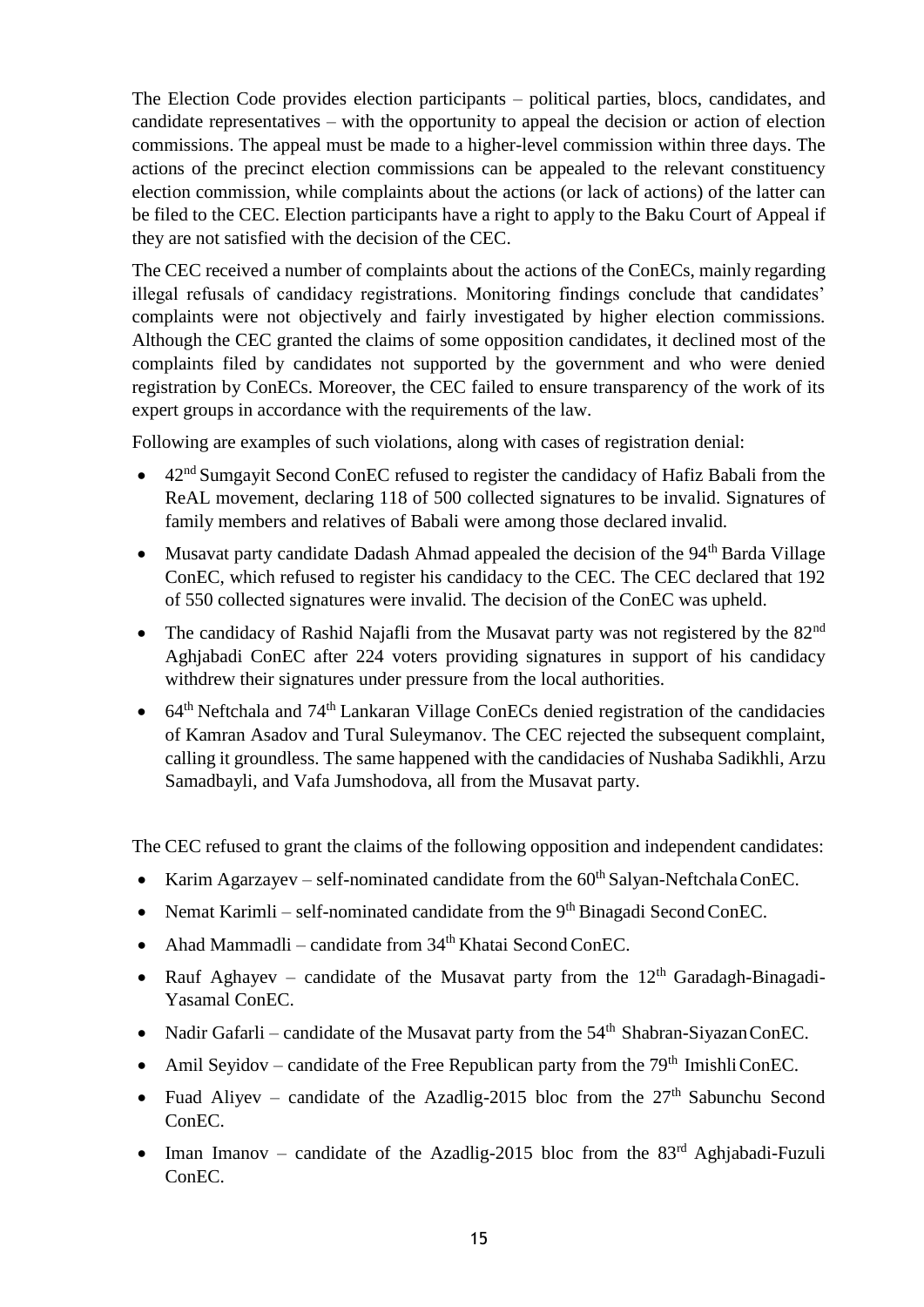- Nizami Alakbarov candidate of the Azadlig-2015 bloc from the  $35<sup>th</sup>$  Khatai Third ConEC.
- Shohrat Mammadzada candidate of the Azadlig-2015 bloc from the  $107<sup>th</sup>$  Gazakh ConEC.
- Shafi Shafiyev candidate of Citizen Solidarity party from  $51<sup>st</sup>$  gusar ConEC.
- Khaladdin Jahangirov candidate from the  $42<sup>nd</sup>$  Sumgayit Second ConEC.
- Fikrat Faramazoghlu candidate from the  $72<sup>nd</sup>$  Yardimli-Masalli ConEC.
- Kamran Asadov candidate from the  $61<sup>st</sup>$  Neftchala ConEC.

In the first stage of the November 1, 2015 Parliamentary Elections, i.e. nomination and registration of candidates, the majority of the complaints filed about the actions and inaction of constituency election commissions were not investigated objectively.

The Institute of Democratic Initiatives carried out monitoring of investigation of complaints during the election period, from September 1 to October 27.

According to the official website of the CEC, at this stage of the parliamentary elections the CEC made 97 decisions on received complaints. Of these, 20 complaints were granted (18 of them related to registration of candidates, 1 to a violation committed by an administrative body, and 1 to illegal campaigning); 9 complaints were referred to ConECs, as they related to violations of relevant rules (3 related to candidate registration, 3 to violations by administrative bodies, and 3 to illegal campaigning); 6 complaints were dropped (5 related to candidate registration, and 1 to illegal campaigning); and 62 complaints were rejected as groundless (60 related to candidate registration, and 2 to violations by administrative bodies).

IDI reported that investigations of complaints were not carryout properly and were executed only as formality, lasting around 10-15 minutes. Judges did not ask any questions or request further evidences and often interrupted speeches of interested parties. Deliberation on the decision usually lasted one minute. Decision making and investigation at the Constituency level was carried out in similar fashion. Expert groups formed by the CEC were not effective in investigating complaints filed by election participants. In their deliberations, courts failed to refer to the appropriate decisions of the European Court of Human Rights on the violation of election rights.

# **V. VOTER LIST**

<span id="page-15-0"></span>In accordance with the Election Code, permanent voter lists of each election precinct should be confirmed in the form established by the CEC before May 30. At the same time, citizens who live at least 6 months of the year in the area of a particular election constituency should be added to the permanent voter list before the announcement of the election date.

After the above-mentioned date, only the Precinct Election Commission can add names of citizens to voter lists, in accordance with the regulations defined by the CEC. The PECs should submit voter lists for public display and additional verification/updating by informing voters at least 35 days prior to Election Day, and must create the necessary conditions for such display and verification.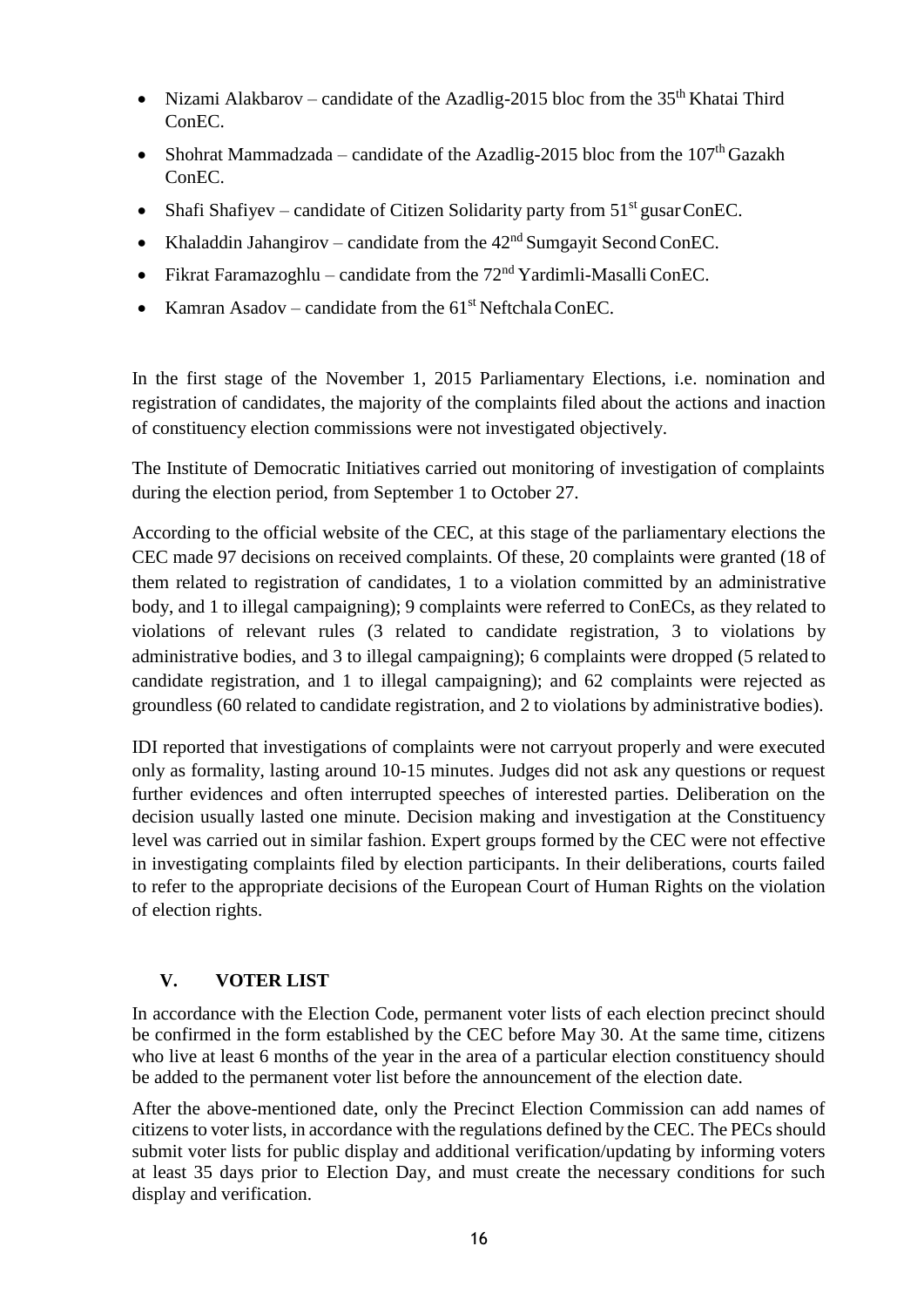According to the announcement made by the CEC prior to the 2015 Parliamentary Elections, there are 5,093,289 voters in the country. However, this figure significantly differs from the figures presented by State Statistical Committee of Azerbaijan. According to the State Statistical Committee, 6,715,400 citizens are 20 years of age or older, and consequently have the right to vote in the elections. There is a significant discrepancy of 1,622,111 voters (onethird of the current voter lists) between figures presented by the CEC and those offered by the Statistical Committee. The CEC has failed to provide a reasonable explanation of the discrepancy.

Problems and shortcomings regarding voter lists noted in the previous elections remained unaddressed. The major shortcomings include a lack of opportunity for verifying voter lists, names of deceased persons appearing on voter lists, and lack of appropriate actions by the election commissions.

#### *Some of the observed violations in regard to voter lists:*

- $\Box$  PECs no. 1, 2, and 3 of the 25<sup>th</sup> Nizami Second ConEC failed to display voter lists outside of the polling stations by October 1.
- $\Box$  PECs no. 48 and 52 of the 97<sup>th</sup> Goranboy-Aghdam-Tartar ConEC failed to display voter lists outside of the polling stations by October 2.
- $\Box$  Name of the deceased Elshan Karimov, officially residing in the area of the PEC no. 10 of the 89th Goychay-Aghdash ConEC, appeared on the voterlist.
- $\Box$  Name of the deceased Rasim Hajaliyev, officially residing in the area of the PEC no. 4 of the 87th Aghsu-Ismayilli ConEC, appeared on the voter list.
- $\Box$  Name of the deceased Hasanov Aygul, officially residing in the area of the PEC no. 3 of the 49<sup>th</sup> Yevlakh-Mingachevir ConEC, appeared on the voter list.

Overall, the monitoring noted poor participation of citizens in the voter verification process, which could be explained either by a lack of trust in the elections or by the provision of the law which allows citizens to add their names to voter lists on Election Day.

#### **VI. NOMINATION AND REGISTRATION OF CANDIDATES**

<span id="page-16-0"></span>The first stage of the Parliamentary Elections – nomination and registration of candidates – was marked by serious violations of the rights of candidates from different parties and blocs, and with exception of candidates from the ruling YAP party. During the signature collection process, candidates and their legal representatives faced pressure by local authorities.

There were registered cases of intimidation and harassment of citizens by local authorities, with the intention of forcing them to withdraw signatures given in favor of the candidacy of opposition candidates.

By discriminating against candidates not supported by the ruling YAP party, ConECs deliberately created a one-party dominated environment. An artificial lack of alternative choices was created by denying the registration of opposition and independent candidates.

#### <span id="page-16-1"></span>**A. Legal Requirements**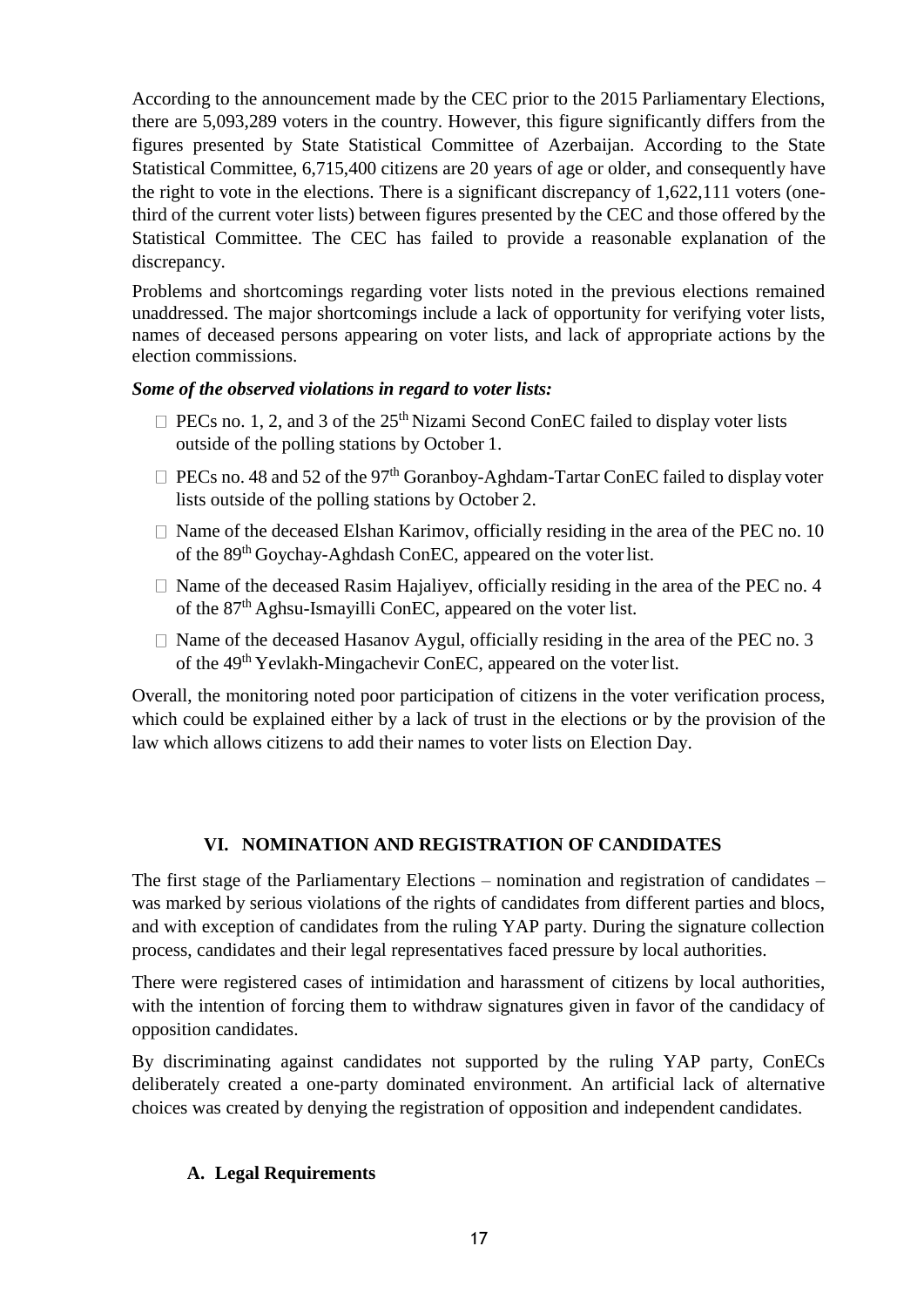A candidate may be nominated through self-nomination or by voters with active suffrage rights. Political parties, or blocs of political parties, can also nominate a candidate. At least 450 voter signatures must be collected in support of a candidate within the territory of the constituency for which he/she has been nominated. Voters can provide signatures for more than one candidate.

#### **B. Official Information**

<span id="page-17-0"></span>The process of nomination and registration of candidates started on September 1 and ended on October 2. A total of 1,246 candidates were registered, 277 of which represented 15 political parties and 19 represented the Azadlig bloc. Initiative groups nominated 2 candidates, while 945 candidates nominated themselves. 332 persons were denied candidacy. However, just a week after the registration process ended, 477 candidates (40% of all registered candidates) withdrew from the race without providing any explanation. The overwhelming majority of these were self-nominated candidates, believed to have been registered with the support of the authorities through abuse of administrative resources. Just three days prior to Election Day, the Musavat party announced that it would not participate in the elections. However, based on the requirement of the law which stipulates that notice of withdrawal must be given at least 10 days before Election Day, the CEC refused to accept the withdrawal of Musavat and the names of candidates for the party appeared on ballots. Overall, 769 candidates (including Musavat) were competing for 125 seats.

Below is the breakdown of candidates from the major political parties:

- $\Box$  YAP 115
- $\Box$  Musavat party 25
- Azadliq bloc 19
- REAL movement 12
- $\Box$  Umid party 17

In 2005, 2063 candidates were registered, while the 2010 elections had 1,412 candidates.

# <span id="page-17-1"></span>**C. Findings of the Monitoring of Nomination and Registration of Candidates**

EMDS received information about serious violations during the nomination and registration process, which can be grouped under the following sub-headings.

#### *i. Unequal treatment of nominated persons and pressures exerted on them*

<span id="page-17-2"></span>According to Article 55 of the Election Code, all candidates should have equal rights and responsibilities. However, some Constituency Election Commissions violated this requirement by discriminating against certain candidates and creating obstacles and restrictions for them. The following are examples of such violations:

- Local authorities exerted pressure and imposed restrictions on representatives of the Musavat party collecting signatures, and on voters providing signatures, in the territory of the 47<sup>th</sup> Mingachevir, 48<sup>th</sup> Yevlakh, and 82<sup>nd</sup> Aghjabadi ConECs.
- Local executive authorities instructed and intimidated the local population in an attempt to prevent them from giving signatures in support of opposition candidates in the area of the 47<sup>th</sup> Mingachevir, 48<sup>th</sup> Yevlakh, 49<sup>th</sup> Yevlakh-Mingachevir.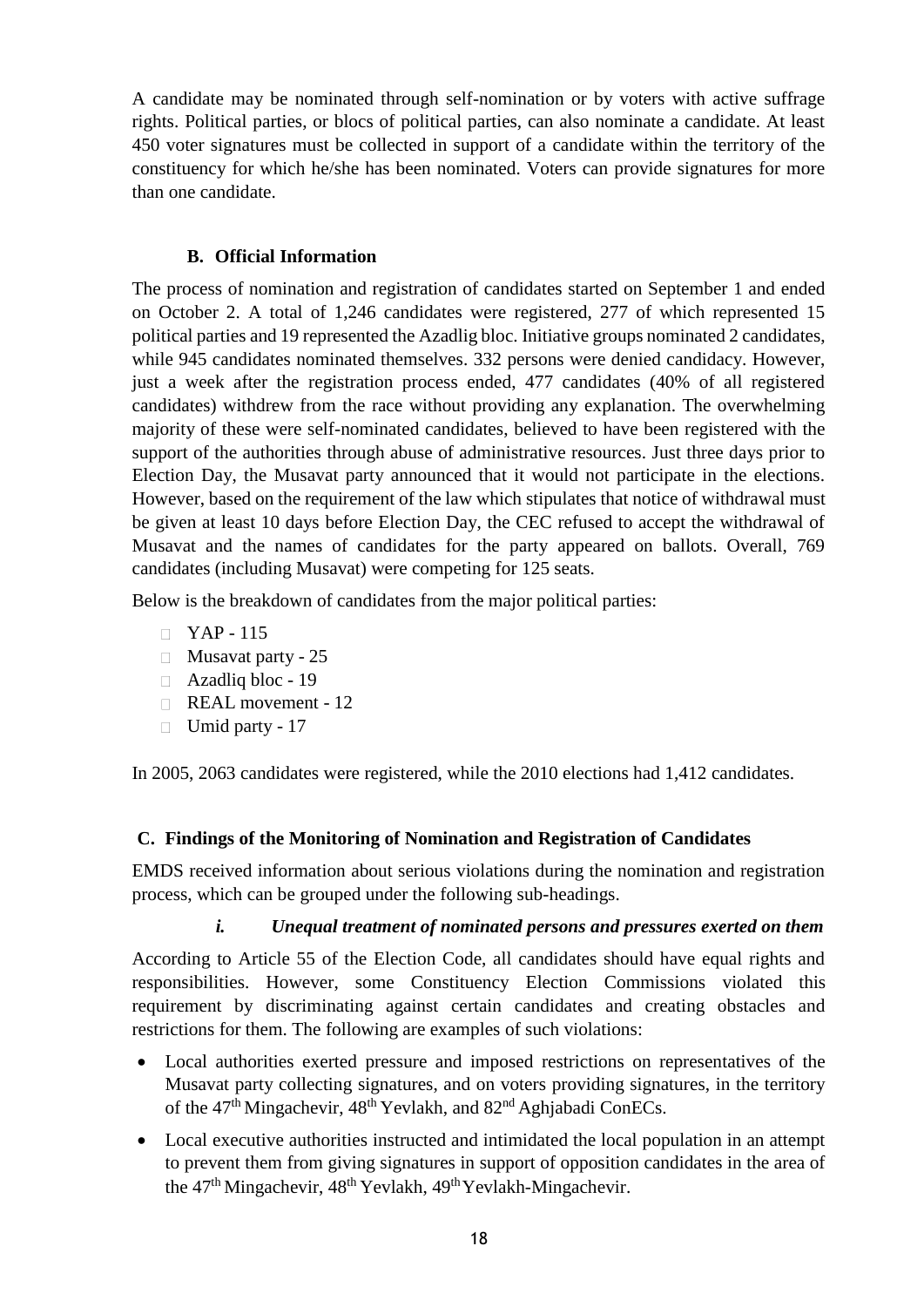- Mingachevir local executive authorities "warned" Musavat party's candidate Nuraddin Rustamli not to run in the elections. While collecting signatures in the Khanabad village of Yevlakh, Rustamli was threatened by a local police officer. The police officer also intimidated local residents and tried to prevent them from giving signatures in supportof opposition candidates.
- Local authorities pressured Musavat party candidate from the 89<sup>th</sup> Goychay-Aghdash ConEC, Namig Hajili, as well as volunteers collecting signatures for him. A volunteerof the party, Ilgar Muradli, wastaken in police custody in Goychay and released after several hours.
- Musavat party representative Gadim Soltan was kidnapped by unknown persons while collecting signatures in the area of the  $50<sup>th</sup>$  Absheron-Gobustan ConEC. While Soltan was collecting signatures in Arabgadim village, a person named Mazahir Mahmudoghlu collected IDs from local residents to prevent them from providing their signatures. He also threatened local residents with criminal investigation if they give their signatures in favor of an opposition candidate. Despite appeals of the party to law enforcement agencies, the issue remains unsolved.
- Musavat party candidate from the  $91<sup>st</sup>$  Ujar ConEC, Zakir Ismayil, and three party members collecting signatures for him, experienced pressure and harassment by local authorities. Kanan Karimov and Zakir Ismayilov, from the local authorities, instructed residents not to provide signatures for Musavat party candidates. Ismayilov telephoned one of the party members collecting signatures and threatened him.
- Persons collecting signatures for Musavat party candidates in the 55th Khachmaz City, 82nd Aghjabadi, 91st Ujar, 97th Goranboy-Aghdam-Tartar, and 108th Aghstafa ConECs faced psychological pressure and harassment by local authorities.
- Local residents providing signatures in favor of the candidacy of Fikrat Jafarli, from the 70th Masalli CityConEC, were threatened by local police and the executive authority with the demolition of their homes. Another candidate from the same ConEC, Mammadagha Eynullayev, publicly announced his withdrawal of candidacy due to pressure from the local executive authorities.
- Voters of the 62nd Saatli, 67th Jalilabad City, 82nd Aghjabadi, 108th Aghstafa, and 92nd Zardab-Ujar ConECs were intimidated and warned not to give their signatures in favour of opposition candidates.

# *ii. Abuse of administrative resources and interference in the electoral processes*

<span id="page-18-0"></span>Article 115 prohibits interference with election results and obstruction of a voter's right to elect or be elected. Also prohibited in election campaigning and collecting of signatures is the use of services provided for the activities of state bodies, state organizations, and municipalities. However, the monitoring noted a number of cases of abuse of administrative resources in favour of certain candidates.

 $\bullet$  IDs of employees of budget-funded organizations (schools, hospitals, etc.) in the 63<sup>rd</sup> Sabirabad Second and 92<sup>nd</sup> Zardab-Ujar were collected by local executive authorities or heads of those institutions.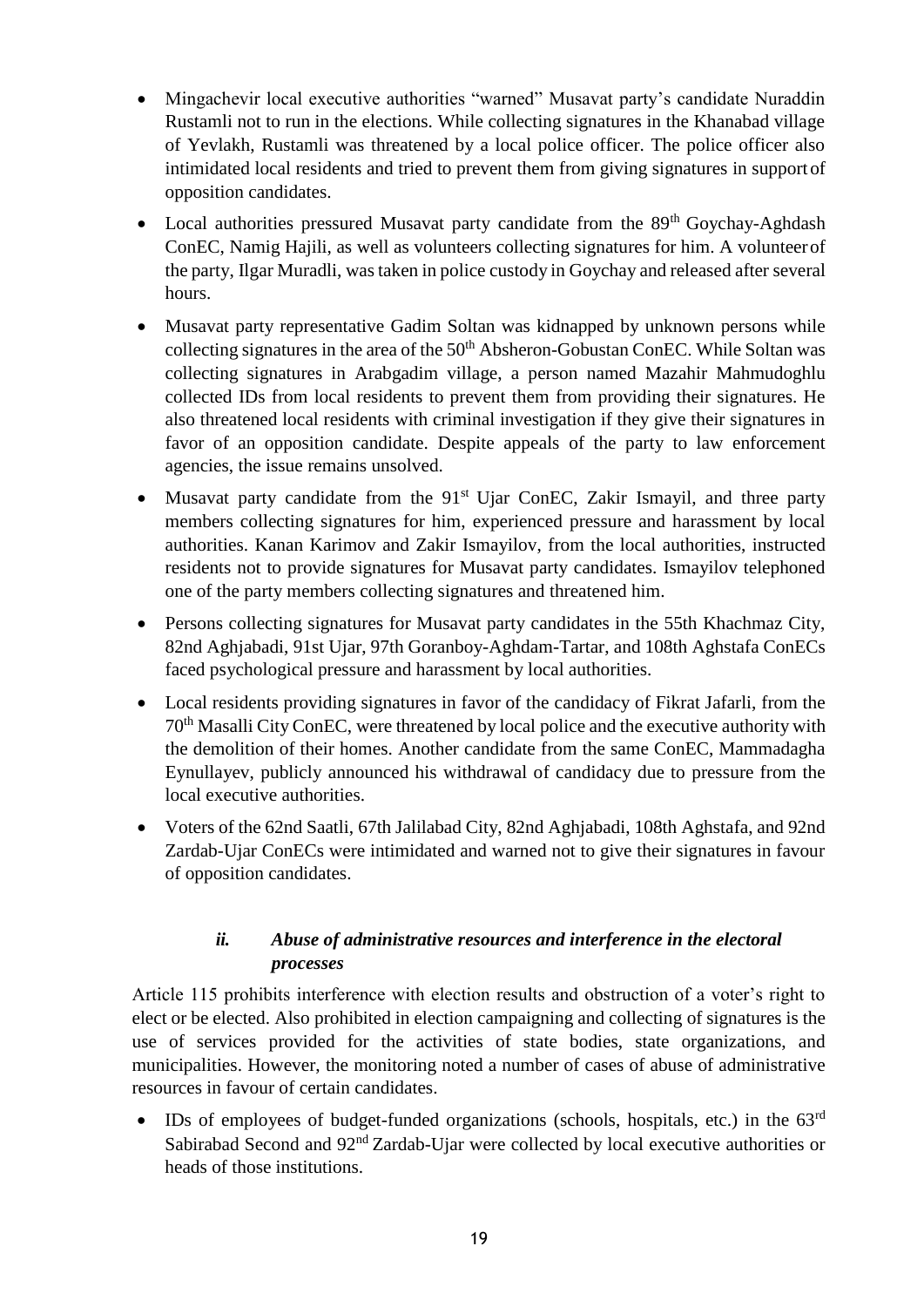- $\bullet$  In the 58<sup>th</sup> Hajigabul-Kurdamir ConEC, voters were instructed to provide signatures on a blank list.
- In the 39<sup>th</sup> Kapaz First ConEC, IDs of teachers from schools no. 31 and 39 were collected to prepare signature collection for YAP's candidate Khanlar Fatiyev.
- Employees of local executive authorities participated in the signature collection process in favour of YAP's candidates in the  $82<sup>nd</sup>$  Aghjabadi and  $47<sup>th</sup>$  Mingachevir ConECs.
- Sumgayit city House Maintenance Service called local residents, inquiring about whom they supported during the signature collection process.

# *iii. Verification of collected signatures and the registration process*

<span id="page-19-0"></span>Candidates and their authorized representatives, along with authorized representatives of parties and blocs, have a right to participate in the process of signature verification. The law stipulates that election bodies must notify the above-mentioned persons about the process in a timely fashion, and inform them when and where signature verification meetings are to be held. Election monitoring found, however, that election commissions failed to give advance notice to candidates about their signature verification sessions.

# *iv. Other violations*

- <span id="page-19-1"></span> Candidates from the "White bloc," Karim Agharza and Elshan Hasanov, faced administrative obstacles while requesting signature collection sheets from the 60th Salyan-Neftchala and 27th Sabunchu Second ConECs, respectively.
- Musavat party candidate Nadir Gafarov was required by the  $54<sup>th</sup>$  Shabran-Siyazan ConEC to provide information about his workplace and the occupations of his family members, which is a breach of electoral law.
- Musavat party candidate Jahangir Amirkhanli faced administrative obstacles while submitting filled signature sheets to the 38<sup>th</sup> Nizami Second ConEC.

# <span id="page-19-2"></span>**VII. ELECTION CAMPAIGNING**

# **A. Legal Framework**

<span id="page-19-3"></span>According to the Election Code, the election campaigning period starts 23 days before Election Day and finishes 24 hours before the opening of polling stations. According to Article 74.2 of the Election Code, election campaigning can be conducted through the following means:

- Mass media
- Public events/meetings
- Distribution of print, audio, video, and other campaign materials
- Any other means not prohibited by law

However, EMDS's observations show that the shortening of the election period mandated by law created time restrictions for using the above-mentioned means and methods for election campaigning.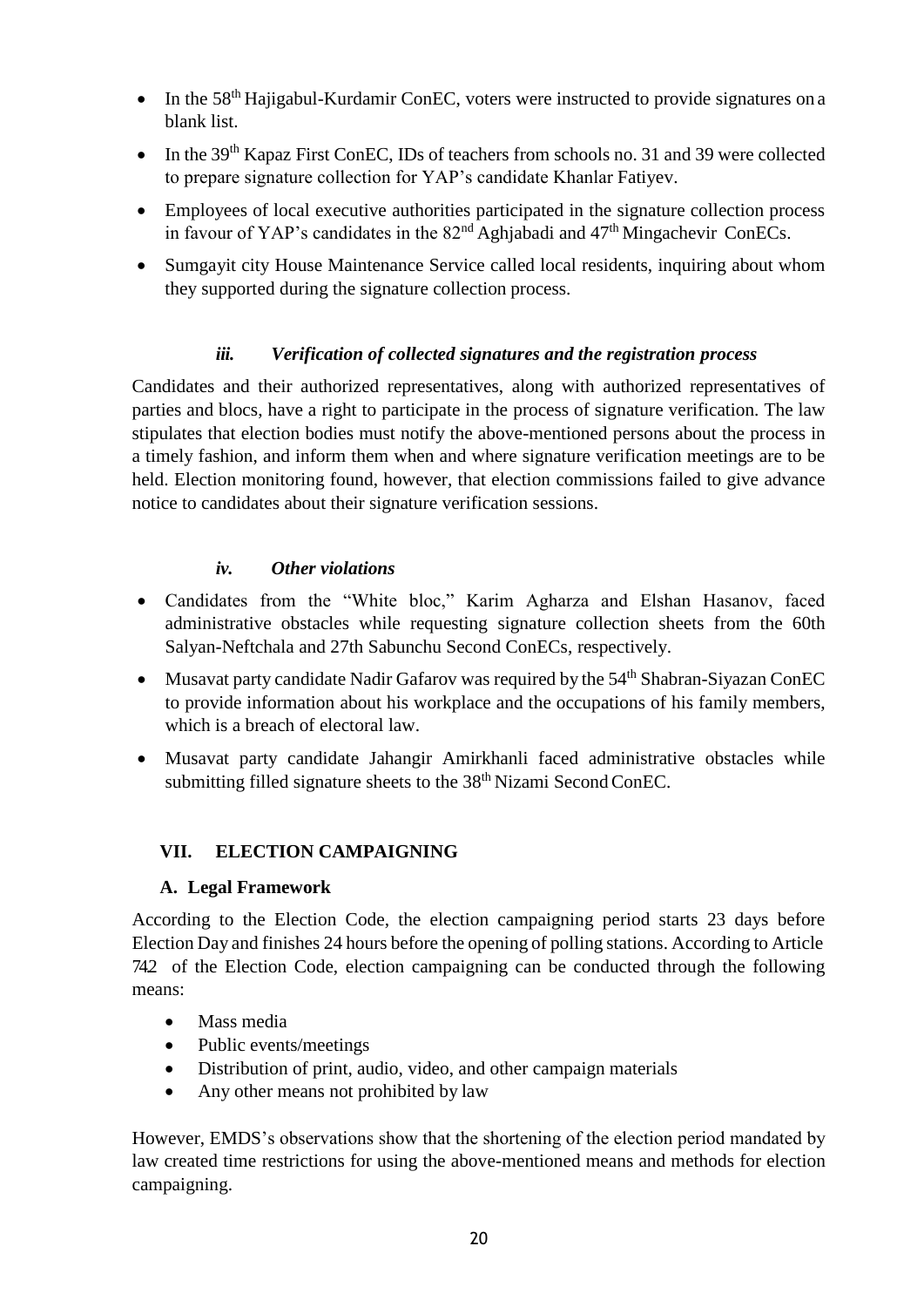#### **B. Campaigning Through Media**

<span id="page-20-0"></span>Article 80.1 of the Election Code stipulates that political parties and blocs of parties, which have registered candidates in more than 60 election constituencies, have the right to free airtime for election campaigning on Public TV and Public Radio. According to the results of the registration of candidates for the November 1 Parliamentary Elections, only the ruling YAP obtained this right. However, when the election campaigning period started, YAP candidates declined from using the free airtime allotted to them.

Unlike the 2010 Parliamentary Elections, the CEC did not allocate free airtime to candidates on Public TV. Chairperson of the CEC, Mazahir Panahov, told media that, due to "economic reasons and issues," Public TV could not provide free air time to candidates for this election.

Costs of air-time and advertisement space for election campaigning offered by media outlets were too high for some candidates to pay. The price of air-time on TV was based on the maximum price for commercial advertisements.

For example, a candidate would have to pay around 17,700 AZN (almost 17,000 USD) for 5 minutes of air-time on Public TV during prime time, which is roughly equal to 3 years of average salary in Azerbaijan. Five minutes of non-prime time would cost 6,000 AZN (5,700 USD). Public Radio charged between 7 and 25 manats per minute of election ad time, depending on time of the day. Prices for advertisements in newspapers ranged between 2 and 10 manats per square centimeter, with the state's "Official Gazette" offering a square centimeter for 2-4 manats, and Yeni Musavat for 2 manats. News agencies were charging between 500 and 2,000 manats, depending on the size and placement of the ad on their websites.

Altogether, 3 television stations (Public TV, and internet TV stations Vision.az and Ses), 19 newspapers, and 23 news agencies (mainly websites) offered paid space for election campaigning.

Failure to allocate free airtime, and the extremely high prices of paid airtime, effectively restricted the opportunities of candidates to promote themselves on television, which is the main source of information for most Azerbaijani citizens. This resulted in a very low-profile election campaign across the country.

Baku-based Institute for Democratic Initiates (IDI) carried out monitoring of media outlets during the election period, covering television stations and online media. The monitoring results pointed out that TV stations did not provide any coverage for opposition parties, thereby failing to ensure political pluralism and space for alternative opinions.

IDI's monitoring of the media, from September 1 to September 30, was based on the observation of prime time programming (19:00-23:00) in the 4 main TV stations in the country, including Public TV. The monitoring findings pointed out that only 8% (38 hours) of 480 hours of prime time were allocated to election-related information. 92% of this time included positive coverage of the ruling party, while the opposition received only 6 minutes (0.26%) of negative coverage. No positive coverage of opposition parties was observed.

IDI also monitored pro-government, opposition, and independent online news outlets: the AzerTag state news agency, "Azerbaijan" newspaper, opposition "Azadlig" and "Musavat" newspapers, [lent.az,](http://lent.az/) and [contact.az.](http://contact.az/) The monitoring revealed that more than half (53%) of content covered the ruling party in a positive light, while only 22% was critical of it. Non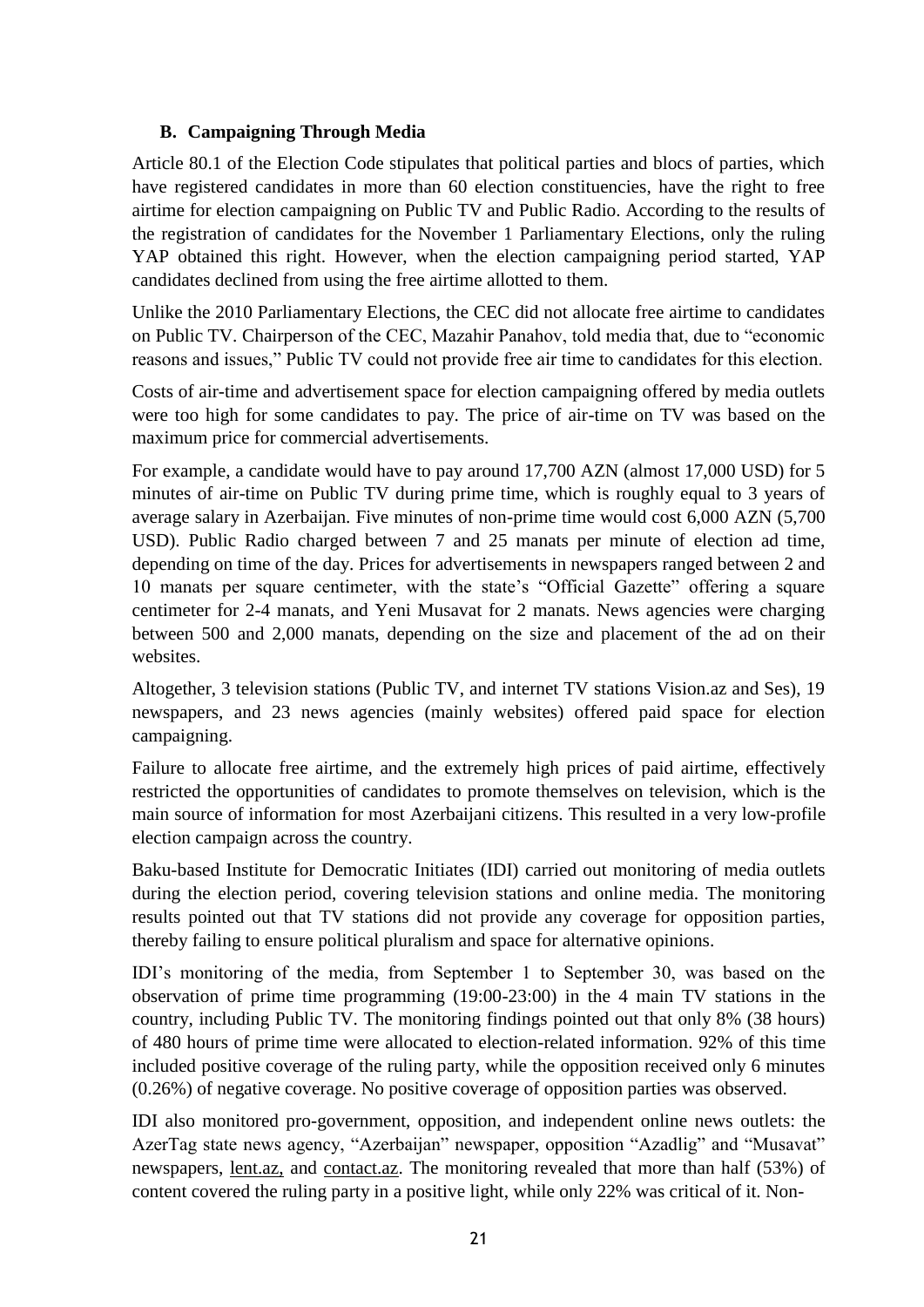partisan content amounted to only 6% of monitored articles. 100% of the content published on the state news agency AzerTag described the ruling party in a very positive light. In the "Yeni Musavat" newspaper, which is regarded as an opposition media outlet, 34% of the articles were in favor of the ruling party, and 7% against it. The opposition was negatively covered in 17% of articles.

#### **C. Conduct of Election Campaigning Through Public Events**

<span id="page-21-0"></span>Article 86 of the Election Code stipulates that state bodies and municipality institutions should assist political parties in allotting places for organizing and conducting meetings with voters and holding public debates during the election campaigning period.

Without any legal basis, the CEC prepared a list of venues for the candidates to hold voter meetings and public discussions. The list included 128 indoor and 128 outdoor venues in 117 election constituencies. Restricting meetings to certain venues determined by the CEC is a violation of the freedom of assembly, a violation of the country's Constitution and relevant laws, and an act that disregards Azerbaijan's international commitments.

#### <span id="page-21-1"></span>**D. Election Campaigning Through Print, Audio, Video and Other Campaign Materials**

Unlike in previous elections, candidates extensively used social media – Facebook, YouTube, and Twitter – for campaigning purposes. One of the reasons for this was that prices for paid airtime on TV and radio were not affordable for all candidates. Also, all TV stations, with exception of Public TV, did not participate in the election campaigning process.

#### **E. EMDS Observation of the Election Campaigning Period**

<span id="page-21-2"></span>Observers working with EMDS monitored more than 50 election constituencies in the country. They concluded that the principle of equality was violated numerous times, and noted many cases of intimidation and pressure:

# *i. Violation of the principle of equal opportunity for all candidates*

<span id="page-21-3"></span> $\Box$  According to observers, equal opportunities for all candidates were not ensured by some ConECs. While necessary conditions for conducting meetings with voters were provided for some candidates, such conditions were not offered to others. This is a violation of Articles 82, 83, and 87 of the Election Code, which stipulate the establishment of equal opportunities for all candidates. I.e. on October 18, local executive authorities interfered with the voter meeting of the Musavat party candidate Khasay Farzullayev from the 71<sup>st</sup> Masalli Village ConEC.

#### *ii. Abuse of administrative and financial resources*

<span id="page-21-4"></span>Information on such violations shows that, as in the previous elections, candidates have used various illegal means to gain voter support. In some constituencies, local authorities engaged in the abuse of administrative resources to gather support for certain candidates, which is a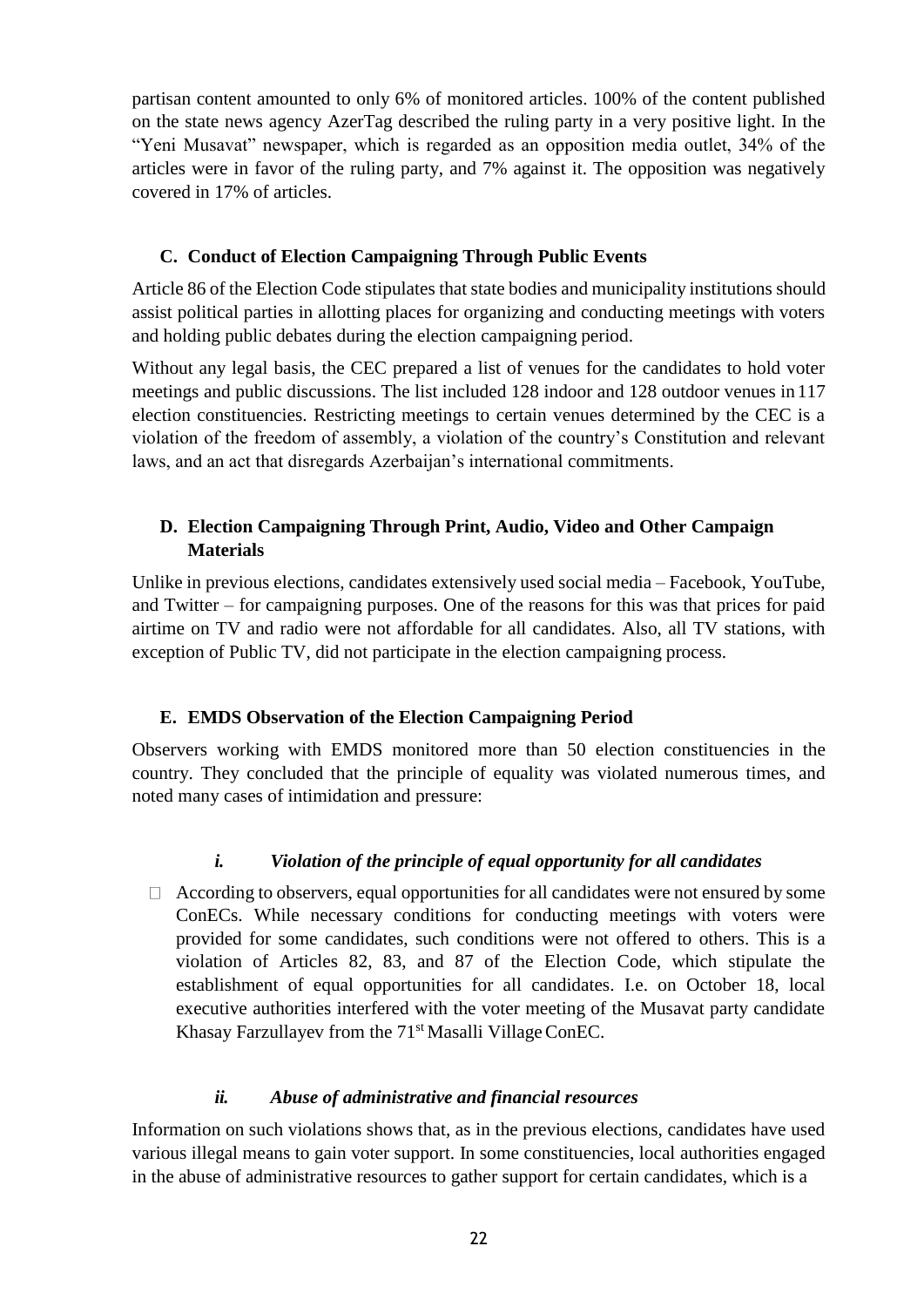violation of Article 74 of the Election Code, as well as Articles 39 and 42-1 of the Code of Administrative Offences. EMDS has received information about the following cases:

- Employees of the local municipality and from budget-funded organizations were involved in election campaigning for ruling YAP's candidate Parvin Karimzada, from the 37th Nizami First ConEC of Ganja city. Doctors and employees of the Children's Polyclinic no. 2 were instructed to attend the meeting with the candidate.
- $\Box$  Chairperson of the Social Democrat Party and candidate from the 35<sup>th</sup> Khatai Third ConEC, filed a complaint about his fellow candidate, Igbal Aghazada, from the same ConEC, claiming that Aghazada launched his campaign before the official start date, and that he repaired local roads in order to gain favor with voters. The CEC reviewed the complaint on October 5, and subsequently issued an official warning to Aghazada.
- Teachers working in the area of the  $89<sup>th</sup>$  Goychay-Aghdash ConEC were brought by bus to the local cultural club in Shahadat village during school hours to participate in the meeting with ruling party's candidate, Elman Nasirov.
- $\Box$  Voters of 60<sup>th</sup> Salyan-Neftchala ConEC were forced by local authorities to attend a meeting with pro-government Motherland party candidate Fazail Aghamali. A similar incident took place at the  $59<sup>th</sup>$  ConEC, where local authorities used administrative resources to gather voters for a meeting with self-nominated pro-government candidate Aliagha Huseynov.
- Employees of budget-funded organizations were assembled for a meeting with the ruling party's candidate from the 61<sup>st</sup> Neftchala ConEC, Arif Rahimzada.

# *iii. Pressures and intimidations*

<span id="page-22-0"></span>Cases of pressure against election participants, and particularly opposition candidates, were observed during the election campaigning process. Such incidents occurred during meetings of candidates with voters and the posting of campaigning materials. This is a violation of Article 55 of the Election Code. EMDS has received information about the following cases:

- $\Box$  The election campaign office of the candidate from the 34<sup>th</sup> Khatai Second ConEC and well-known public figure, Ali Aghayev, was ransacked and destroyed by unknown persons.
- $\Box$  An independent candidate from the 89<sup>th</sup> Goychay-Aghdash ConEC, Vidadi Isgandarov, was taken into the custody by local police and held without grounds for two hours.
- Supporters of Umid party's candidate Anar Isayev, from the 81<sup>st</sup> Beylagan ConEC, were harassed by local police.
- $\Box$  An independent candidate from the 54<sup>th</sup> Shabran-Siyazan ConEC, Elza Seyidcahan, and her supporters faced pressure and harassment. According to Seyidcahan, incumbent candidate Tahir Suleymanov, and candidate Etibar Heydarov, were behind the intimidation.

# <span id="page-22-1"></span>*iv. Destruction of campaign materials*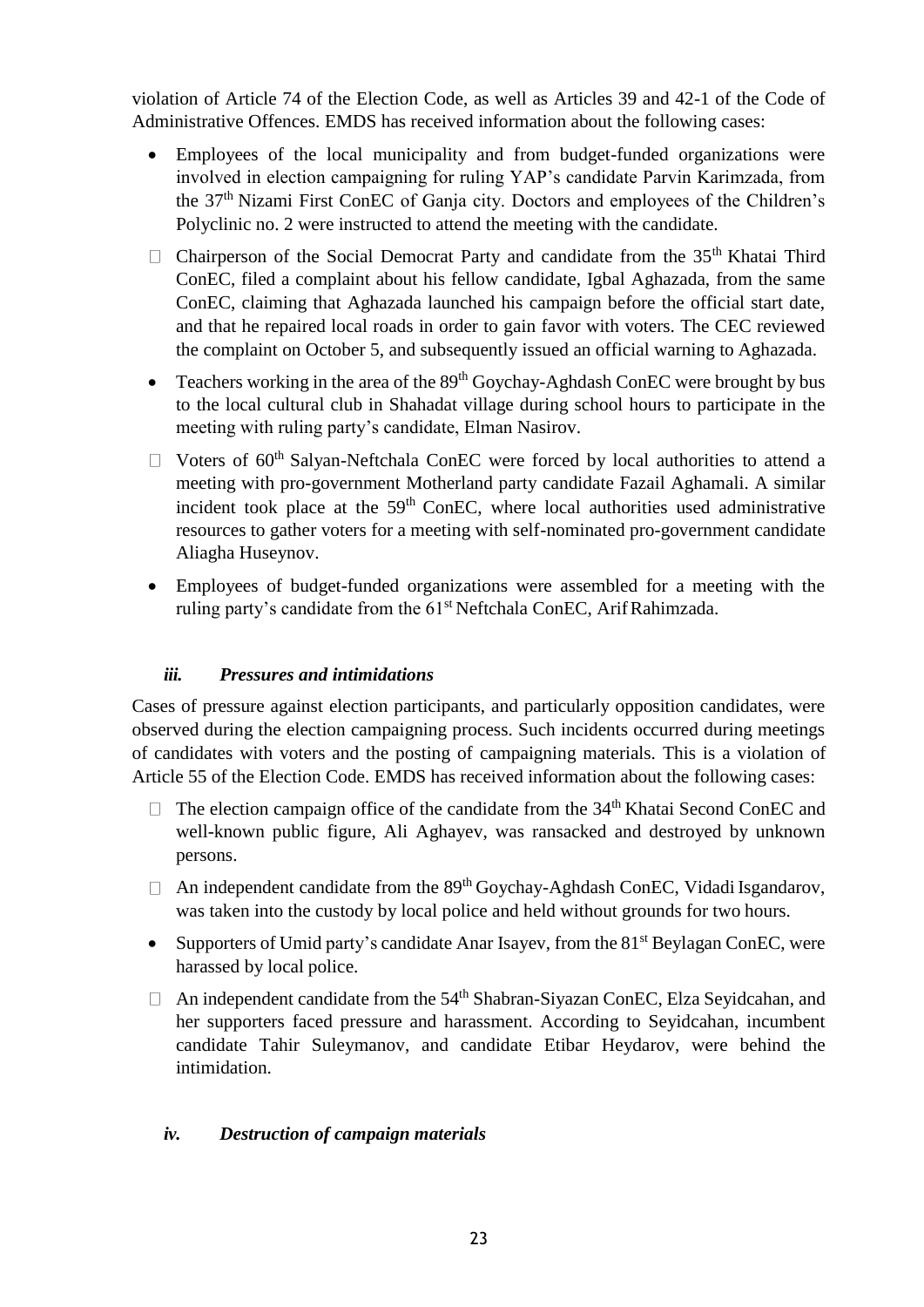Observers working with EMDS noted cases of destruction of campaign materials posted on information boards, at roadsides, on personal properties, and in other places. The following are examples of such incidents:

- Posters of ReAL's candidate from the 23<sup>rd</sup> Nasimi-Sabail ConEC, Azer Gasimli, were destroyed in front of the PECs no. 16, 22, 20, and 28.
- Posters advertising independent candidate Jalal Aliyev and Musavat party candidate Saday Farajov were destroyed by employees of local executive authorities of the 61<sup>st</sup> Neftchala ConEC.

# **VIII. BOYCOTT OF THE ELECTION BY THE OPPOSITION**

<span id="page-23-0"></span>The elections were boycotted by the main opposition forces – the Popular Front party and the Musavat party. The Popular Front party, together with the National Council of Democratic Forces, announced its decision to boycott the elections in early September, due to the lack of democratic conditions necessary for conducting free and fair elections.

On October 27, the Nida youth movement also released its decision to withdraw from the race. On the same day, the ReAL movement stated that it would not recognize the results of the elections. The movement urged the government to release all political prisoners, create necessary political conditions for competitive elections, and make changes to the legislation guaranteeing free air-time to all candidates. ReAL demanded that the authorities conduct new elections in 2016.

On October 28, the Musavat party announced its decision to pull out of the race, just 4 days prior to Election Day. The party stated that gross violations recorded during the election period leading up to Election Day motivated the party leadership to boycott the elections.

# **IX. ELECTION DAY**

# <span id="page-23-1"></span>**A. Layout and Opening of Polling Stations**

<span id="page-23-2"></span>Observers working with EMDS evaluated the formation and opening of election precincts. Results of the monitoring show that irregularities in the precincts during this phase were few in number. In most precincts across the country, the equipping and opening of the precincts went according to the guidelines. For example, observed precincts were equipped with invisible ink, UV lamps, and batteries, and had posted all necessary information on bulletin boards. The majority of observed precincts opened on time (07:00), and voting started punctually at 08:00.

However, serious violations were observed in some of the precincts around opening time, which created conditions for fraud in the election process. These violations include: failure to announce the number of registered voters, failure to announce the number of ballots and the number of voters applied for mobile voting.

That irregularities occurred during the opening of polling stations suggests that such violations significantly influenced voting results and were systematic.

#### <span id="page-23-3"></span>**B. The Voting Process**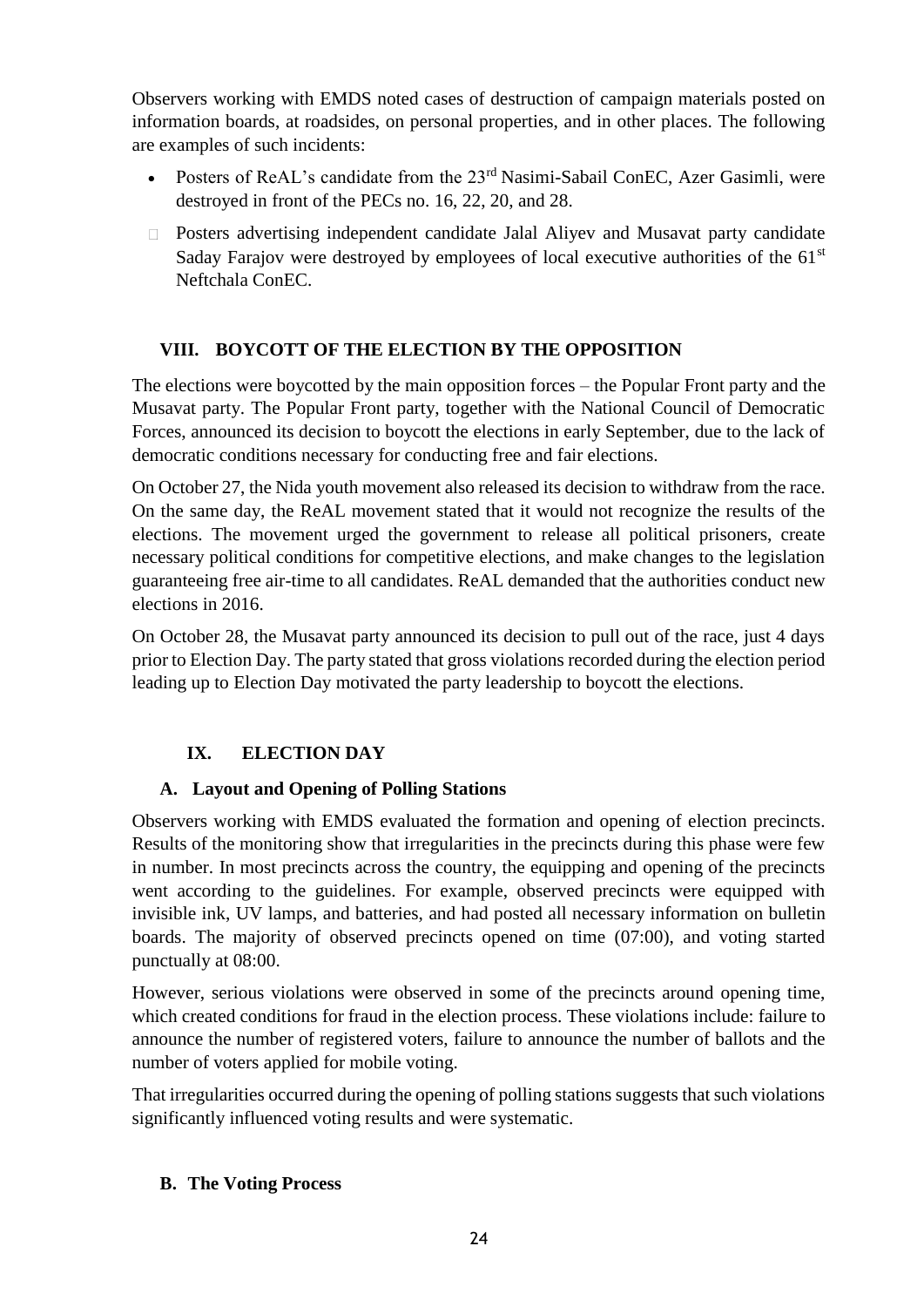Most of the violations registered during the voting process were systematic, casting serious doubt on the fairness of the election results at the compromised polling stations. Violations registered during the voting process can be grouped as follows:

#### <span id="page-24-0"></span>*i. Multiple voting and voting without registration*

- Multiple voting was registered at PECs no.6 and 7 of the 21<sup>st</sup> Nasimi First ConEC. A vehicle with state plate number 90 NM 186 repeatedly brought groups of unregistered voters to vote at the PEC.
- $\bullet$  In all polling stations of the 23<sup>rd</sup> Nasimi-Sabail ConEC, where candidate Azar Gasimli from ReAL was an election competitor, "carousel" voting (i.e. group and multiple voting) was observed. Gasimli posted video footage of the violations on his Facebook page. His election campaign headquarters reported that 20-30 employees of the State Railway Office were brought in groups to polling stations no. 14 and 15.
- A representative of candidate Rovshan Damirli, from the  $30<sup>th</sup>$  Surakhani First ConEC, told local media that employees of the state-funded Household Maintenance Service were driven to several polling stations in the Gunashli settlement, and that each of them voted multiple times.
- Unregistered voters were brought to the  $37<sup>th</sup>$  ConEC in Ganja city by a governmentowned vehicle (plate number 20 AA 016) and voted at polling stations no. 7 and 8.
- An observer from the Musavat party, Vidadi Feyzi, reported that the election commissions of PECs no. 37 and 38 of the 42<sup>nd</sup> Sumgayit Second ConEC, allowed voters without registration, and even voters with residence in Sumgayit city, to cast votes at the ConEC.

# <span id="page-24-1"></span>*ii. Ballot box stuffing*

- A candidate from the  $17<sup>th</sup>$  Yasamal Third ConEC, Ilhamiyya Rzayeva, stated that a member of the PEC no. 24 of the ConEC, a teacher of the 173<sup>rd</sup> school named Narmin, concealed a stack of ballots with edges cut under a notebook and attempted to stuff the ballots into the box.
- ReAL candidate Azar Gasimli and his observers reported cases of ballot box stuffing in polling stations of the 23rd ConEC. Member of the PEC no. 30, Chichak Huseynova, dropped multiple ballots in the box at 16:20, while at PEC no. 8, a member of the neighboring PEC, Aytan Vazirova, stuffed several ballots in the box. On the same day, ballot stuffing was also registered at PECs no. 30 and 31.
- According to the Musavat party, members of PEC no. 36 of the 71<sup>st</sup> Masalli Village ConEC, Maharram Abuzarov and Tahmasib Mukhtarov, stuffed piles of ballots into the box in front of the eyes of observers.
- An observer of the Musavat party deployed at PEC no. 14 of the  $79<sup>th</sup>$  Imishli ConEC, caught an observer trying to stuff a pile of ballots in the box marked in favour of the candidate from the ruling party.
- An employee of the local authorities demonstratively put four ballots into the box in polling station no. 39 of the 79<sup>th</sup> Imishli ConEC.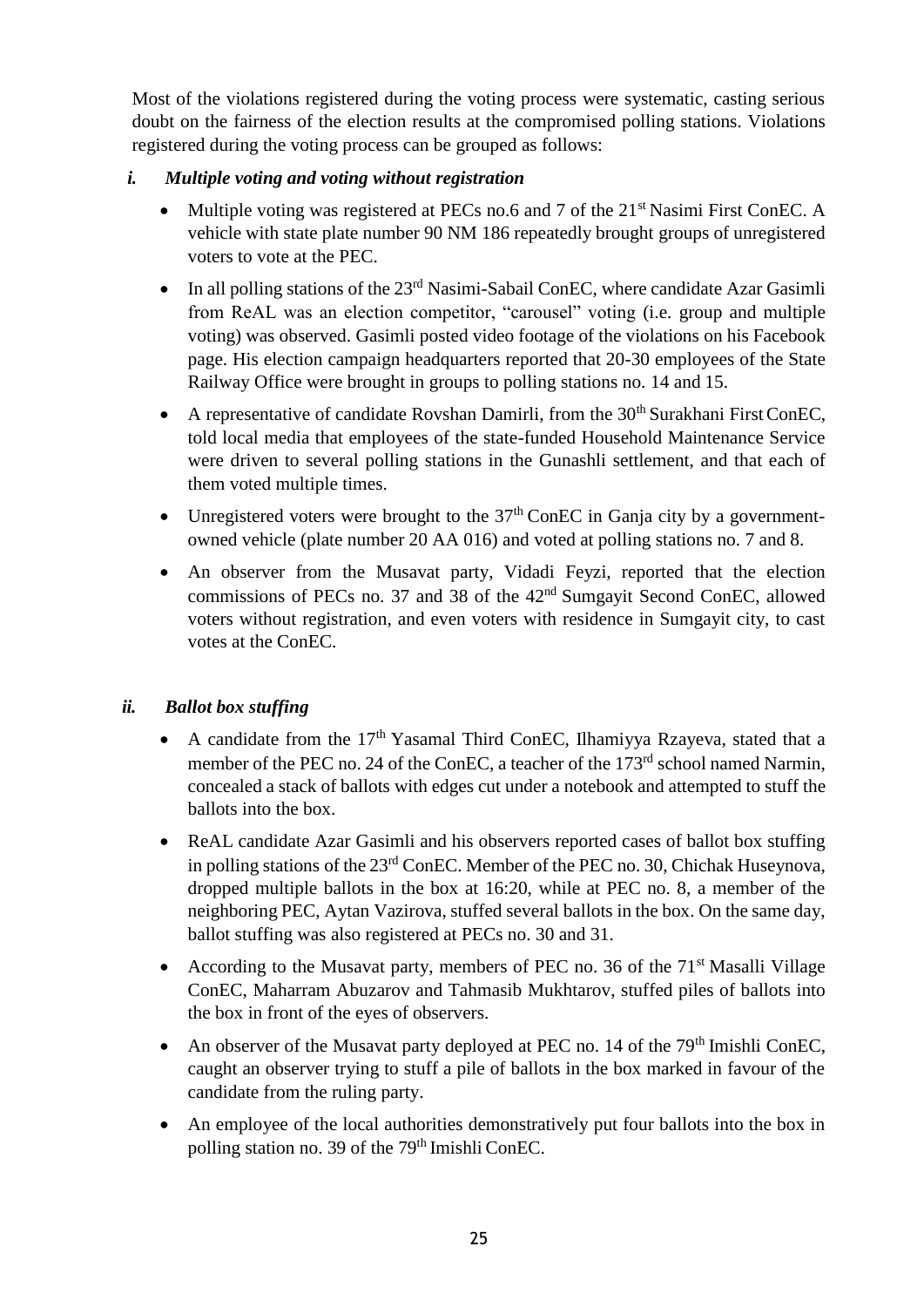#### <span id="page-25-0"></span>*iii. Unauthorized persons interfering with voting*

- Police officers regularly entered polling stations no. 1, 2, 3, 4, 5, 30, and 31 of the  $23<sup>rd</sup>$ Nasimi-Sabail ConEC, and carried out instructions issued by observers representing incumbent candidate Ziyad Samadzada. According to another candidate from the district, Azar Gasimli, Samadzada's bodyguards visited polling stations and issued instructions to the chairs of the commissions.
- Observers of Panah Huseyn, a candidate from the 63<sup>rd</sup> Sabirabad First ConEC, reported the presence of unauthorized persons in polling station no. 11.

# **C. Vote Counting and Protocols**

<span id="page-25-1"></span>Numerous violations were registered during the counting process. While some of them – failure to count and destroy unused ballots before counting casted votes, and verifying that the seals on the boxes are intact – could be associated with negligence or lack expertise in election commission members, other violations – such as interference of unauthorized persons in vote counting, inaccurate reflection of results on protocols, refusal to provide observers with a copy of the protocol, and failure to display a copy of the protocol outside the polling station – appear to be systematic and committed with intent to influence election results.

The major and most frequently observed violation during this stage was lack oftransparency. Flagrant violations of legislation took place at polling station no. 13 of the 63<sup>rd</sup> Sabirabad ConEC, where a ballot without cut corners was found during the counting process. Instead of cancelling the results of the vote, the chair of the commission took the ballot box to another room and started to count votes together with observers of the pro-government candidate. Police tried to remove observers of independent candidate Panah Huseyn under the instruction of the pro-government candidate's observer.

# **D. Pressure on Election Participants and Observers**

<span id="page-25-2"></span>As in previous elections, cases of pressure – harassment and intimidation – were registered during Election Day. Some of the recorded cases are listed below.

- An independent observer, Razim Rzayev, faced pressure while carrying out observation in polling stations no. 7, 9, 19, and 22 of the Shaki City ConEC, and was forced to cease observation.
- Police harassed observers of candidate Tural Abbasli from the  $21<sup>st</sup>$  Nasimi First ConEC. Ilgar Aghasiyev and Maqsud Maqsudlu were forcefully removed from the polling stations by police, while another observer, Ilkin Aliyev, was taken into police custody and released after two hours. A representative of Abbasli was removed from polling station no.29 for recording a violation with his phone. Orkhan Ismayilov was removed from polling station no. 11 for attempting to observe the voting from a closer distance. Rufat Aliyev was removed from polling station no. 7 after members of the commission made a complaint against him.
- Namig Jafarli was removed from polling station no. 26 of the 118<sup>th</sup> Aghdam ConEC, for expressing his protest against fraud witnessed by him.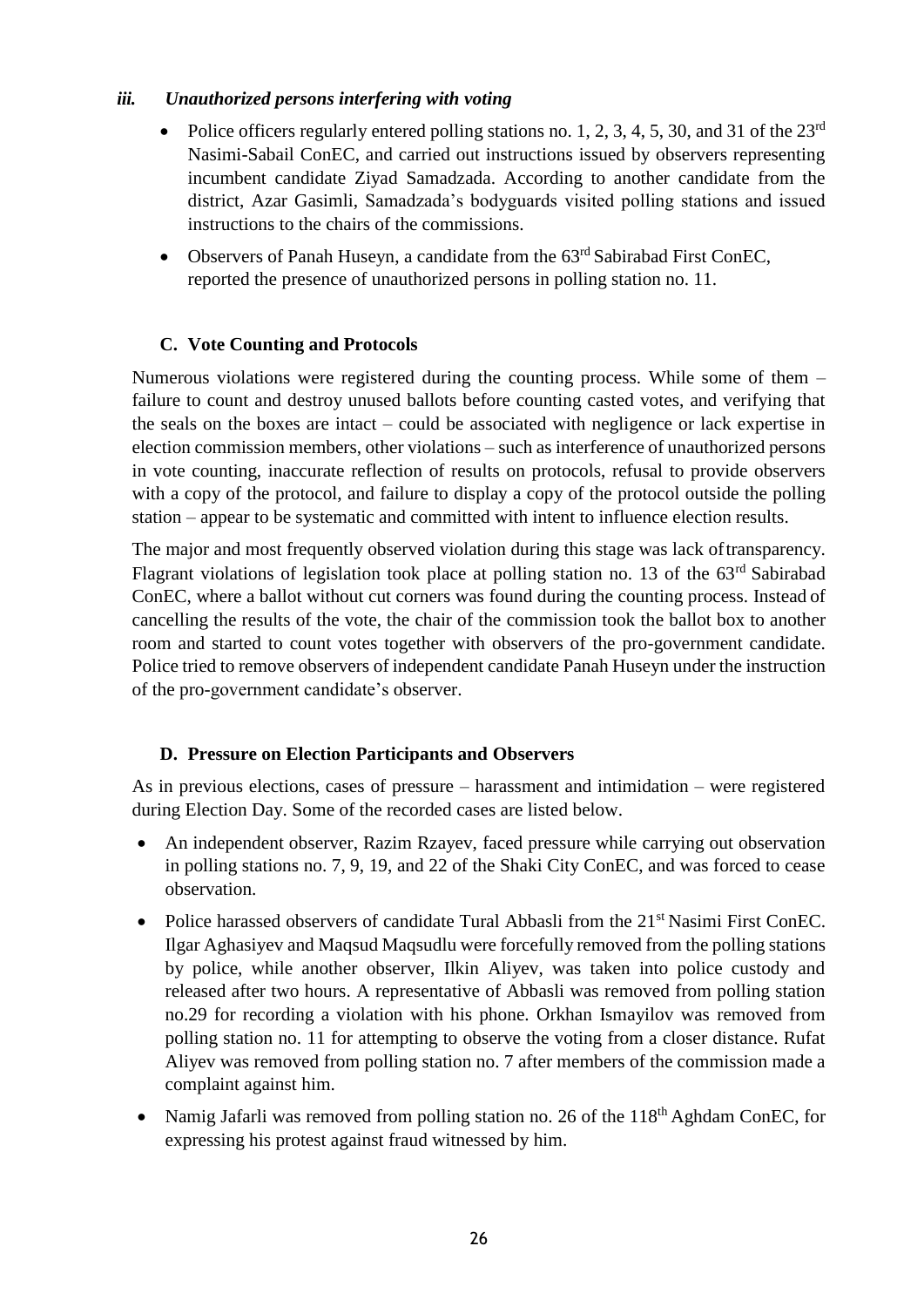- Observers of REAL's candidate Hafiz Babali were intimidated by unidentified persons. They were told that they would be expelled from the university and that their parents would lose their jobs. Observers declined to continue with monitoring after the threats.<sup>15</sup>
- Commission members removed an observer, Narimanov-Nizami, from polling station no. 3 of the 18th ConEC. He was physically attacked and verbally abused by a commission member, and the incident was caught on camera by Meydan TV.<sup>16</sup>
- The representative of candidate Ilgar Ramazanov, from the  $30<sup>th</sup>$  Surakhani First ConEC, was taken into police custody after protesting against multiple voting in groups that occurred at polling station no. 20.
- The husband and representative of candidate Ilhamiyya Rzayeva, from the  $17<sup>th</sup>$  Yasamal Third ConEC, was detained by the police and taken into custody. The Representative of candidate Hamid Herishchi attempted to accompany the mobile ballot box, which was sent to a voter without the accompanying presence of observers, and thus is violation of the law. Herishchi followed the mobile ballot box to a voter's house and discovered that the voter had not registered for mobile voting. Rzayeva reported that Herishchi was subsequently detained by the police. $17$
- Representative Azar Samadov and non-voting member Toghrul Huseynov, both of the election commission of ReAL's candidate Azar Gasimli, were removed by police from polling stations no. 16 and 17 of the 23<sup>rd</sup> Nasimi-Sabail ConEC, on the request of the representative of the incumbent candidate, Ziyad Samadzada, and based on false accusations made by the chair of the commission, Sadagat Hasanova, and commission member Ilgar Taghiyev.
- Nuraddin Rustamov, a representative of the Musavat party, reported that he was prevented from entering polling station no. 5 of the  $47<sup>th</sup>$  Mingachevir ConEC by the secretary of the ConEC, Tarlan Huseynov, who insulted him and his party in front of voters.<sup>18</sup>

# <span id="page-26-0"></span>**X. ELECTION STATEMENTS FROM DOMESTIC AND INTERNATIONAL ORGANIZATIONS**

Following Election Day, election participants, domestic organizations, and several international institutions released statements about the elections. The statements focused on the absence of a free and fair environment required for democratic elections.

The US State Department noted that "without ODIHR participation, it is impossible for us to say that Azerbaijan has made progress on ODIHR's previous election observation recommendations, which identified and sought to address limitations to fundamental freedoms." The statement urged "the Government of Azerbaijan to respect the freedoms of peaceful assembly, association, and independent voices including the media as part of its international commitments, and to work with the OSCE, including ODIHR, to this end."

<sup>&</sup>lt;sup>15</sup><http://gozetci.az/article/index/4821>

<sup>&</sup>lt;sup>16</sup> [https://www.meydan.tv/az/site/politics/8977/Se%C3%A7kid%C9%99ki-](https://www.meydan.tv/az/site/politics/8977/Se%C3%A7kid%C9%99ki-m%C3%BC%C5%9Fahid%C9%99%C3%A7ini-t%C9%99hqir-edib-d%C3%B6ym%C9%99y%C9%99-c%C9%99hd-edirl%C9%99r-(V%C4%B0DEO).htm)

[m%C3%BC%C5%9Fahid%C9%99%C3%A7ini-t%C9%99hqir-edib-d%C3%B6ym%C9%99y%C9%99](https://www.meydan.tv/az/site/politics/8977/Se%C3%A7kid%C9%99ki-m%C3%BC%C5%9Fahid%C9%99%C3%A7ini-t%C9%99hqir-edib-d%C3%B6ym%C9%99y%C9%99-c%C9%99hd-edirl%C9%99r-(V%C4%B0DEO).htm) [c%C9%99hd-edirl%C9%99r-\(V%C4%B0DEO\).htm](https://www.meydan.tv/az/site/politics/8977/Se%C3%A7kid%C9%99ki-m%C3%BC%C5%9Fahid%C9%99%C3%A7ini-t%C9%99hqir-edib-d%C3%B6ym%C9%99y%C9%99-c%C9%99hd-edirl%C9%99r-(V%C4%B0DEO).htm)

<sup>&</sup>lt;sup>17</sup><http://www.azadliq.org/content/article/27338732.html>

<sup>18</sup> <http://bastainfo.com/index.php/manshet/440-m-savat-se-ki-pozuntular-haqda-nc-press-relizini-yayd>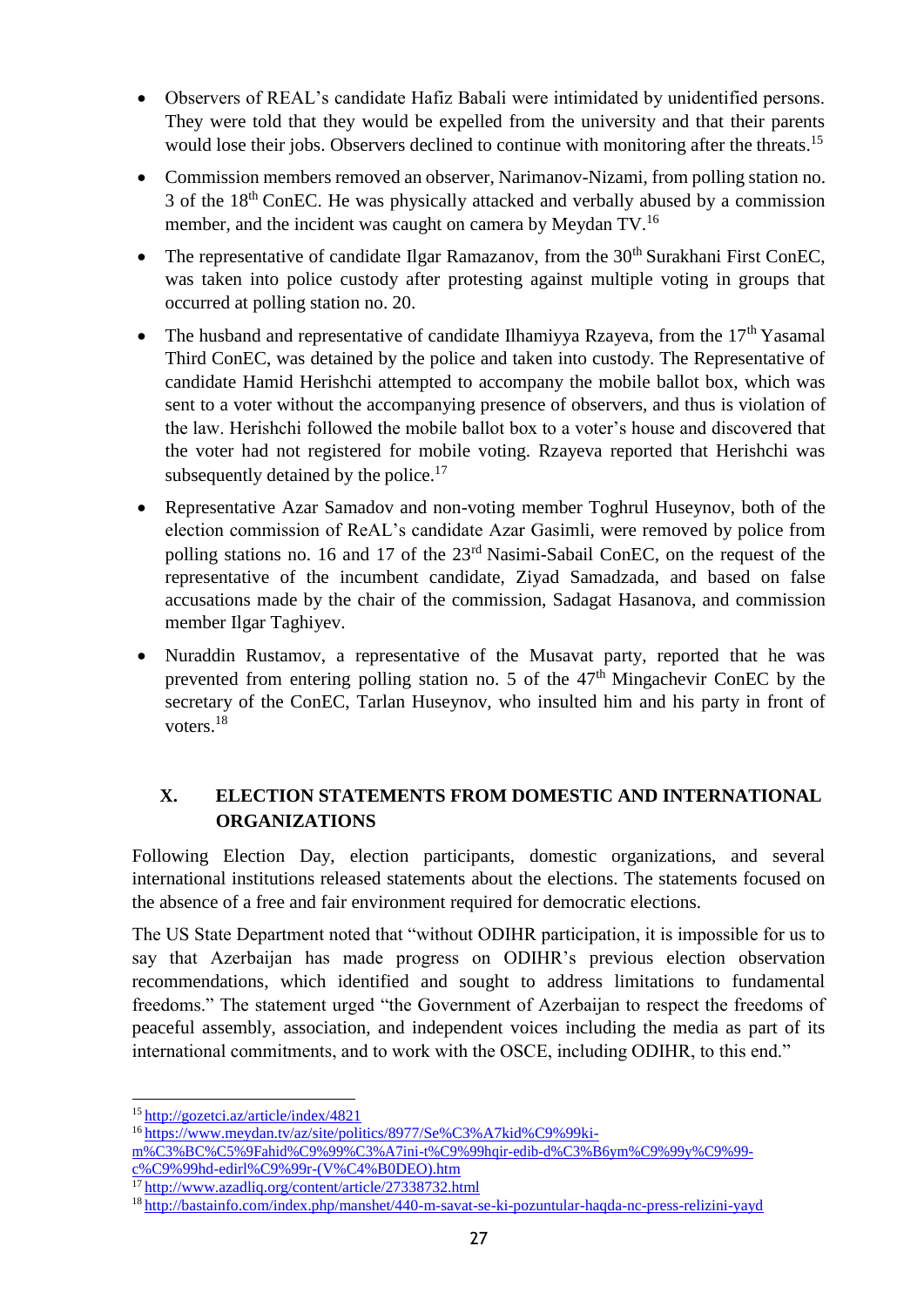Baku-based Institute of Democratic Initiatives noted in its preliminary statement that "the parliamentary election took place in a political environment dominated by one political force and characterized by a lack of a dialogue between the ruling party and main opposition parties."<sup>19</sup> The report noted that the November 1 Parliamentary Elections were not free, fair, transparent, or democratic. All stages of the elections, especially candidate nomination and registration, pre-election campaigning, and voting were marred by violations, which shows that the elections were held in a non-competitive environment and that they did not express real will of Azerbaijani people.

The Nida citizens' movement stated that the elections should be considered neither free nor fair, noting that election commissions committed violations at the candidate registration stage, that the possibility of holding equal and fair election campaigns was compromised by the refusal to offer free airtime to candidates, and that Election Day was accompanied by mass fraud.

The Musavat party announced that the elections were not democratic and were conducted in an environment which does not provide for political competition and equal campaigning opportunities. The party also stated that current legislation did not allow for free and fair elections.<sup>20</sup>

The REAL movement told the media that the November 1 elections were one of the most fraudulent ones in the history of independent Azerbaijan, as violations were committed in every ConEC and every polling station.<sup>21</sup>

# **XI. CONCLUSIONS AND RECOMMENDATIONS**

<span id="page-27-0"></span>The November 1, 2015 Parliamentary Elections cannot be considered free, fair, or democratic. The monitoring of all stages of the elections, especially candidate registration and voting, shows that the elections were marked by gross violations and a general lack of political transparency, and therefore failed to reflect the true will of the people of Azerbaijan;

The authorities of the Republic of Azerbaijan, especially the government, did not show any political will to hold free, fair, and democratic elections;

The situation prior to the elections failed to ensure conditions for free and fair elections. Measures were not taken to guarantee the freedom of all political forces in the country, along with freedoms of assembly, association, and expression;

The activity of the CEC was in accordance with the law only from the technical perspective. There were serious concerns regarding verification of voter lists and accreditation of local observers, as well as the lack of transparency during the voting process. The CEC and ConECs did not react adequately to irregularities that took place during all stages of the elections.The precinct election commissions operated under direct or indirect control of local executive authorities;

<sup>&</sup>lt;sup>19</sup><http://arqument.az/az/idi-den-sekilerle-bal-ilkin-rey/#.VjjXx7fhBdg>

<sup>20</sup> [http://www.musavat.org.az/index.php/208-m-savat-01-noyabr-2015-ci-il-tarixli-az-rbaycan-respublikas](http://www.musavat.org.az/index.php/208-m-savat-01-noyabr-2015-ci-il-tarixli-az-rbaycan-respublikas-milli-m-clisin-deputat-se-kil-ri-il-ba-l-ilkin-r-yini-a-qlad)[milli-m-clisin-deputat-se-kil-ri-il-ba-l-ilkin-r-yini-a-qlad](http://www.musavat.org.az/index.php/208-m-savat-01-noyabr-2015-ci-il-tarixli-az-rbaycan-respublikas-milli-m-clisin-deputat-se-kil-ri-il-ba-l-ilkin-r-yini-a-qlad)

<sup>21</sup> [http://cumhuriyyet.org/gedisat/474-respublikachi-alternativ-herekatinin-2015-ci-il-1-noyabr-tarixinde-milli](http://cumhuriyyet.org/gedisat/474-respublikachi-alternativ-herekatinin-2015-ci-il-1-noyabr-tarixinde-milli-meclise-kechirilmish-sechkilerle-bagli-metbuat-achqlamas.html)[meclise-kechirilmish-sechkilerle-bagli-metbuat-achqlamas.html](http://cumhuriyyet.org/gedisat/474-respublikachi-alternativ-herekatinin-2015-ci-il-1-noyabr-tarixinde-milli-meclise-kechirilmish-sechkilerle-bagli-metbuat-achqlamas.html)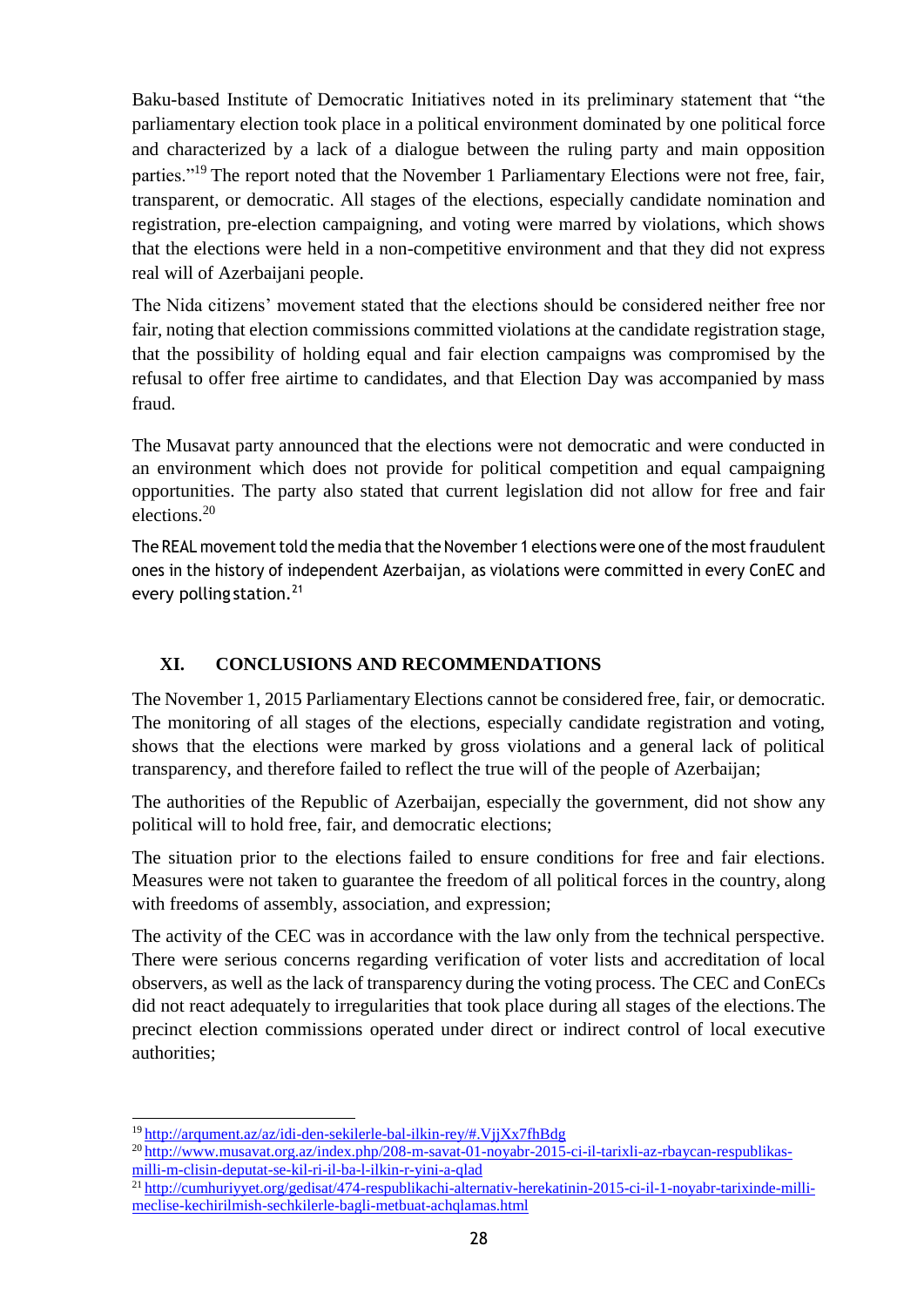Despite the fact that voter lists were compiled according to old information, there were sufficient technical opportunities for voter name verification;

Election commissions demonstrated discrimination against candidates during the candidate nomination and registration process, and refused to register many candidates on questionable grounds. Due to these shortcomings, most of the constituencies lacked vibrant political competition and an environment with no alternatives was created, limiting voter choice. The Parliamentary Elections lacked a competitive environment, and the will of the voters was not expressed in full;

Election campaigning was carried out in an absence of any rallies on a national scale. In some of the constituencies, local authorities unevenly assisted candidates close to the government during the campaigning period, and abused administrative resources;

As in previous elections, media coverage favored pro-government candidates, while the opposition had no access to TV exposure and very limited access to other sources of media. Lack of election-related coverage also resulted in low awareness among voters about electoral processes;

Violations with great impact on results occurred during voting, vote counting, and vote tabulation on Election Day. In order to secure victory for pro-government candidates, special groups were brought to the precincts to vote. Ballot-box stuffing and multiple-voting, as well as tampering with results, were registered in a number of polling stations;

The government failed to ensure transparency during the election process. ConECs did not carry out the verification of support signatures in a transparent fashion. At the end of Election Day, in the most of the precincts protocols were not publicly announced. Observers encountered serious pressure from local authorities and, in some cases, were physically removed from polling stations;

Elections were conducted under conditions which failed to reflect the true will of the Azerbaijani people, and the results cannot be considered free or fair.

#### **EMDS recommends the following steps to the Government of Azerbaijan to improve the election process:**

- Authorities should carry out a thorough investigation of all complaints and violations that took place during all stages of the elections, and hold accountable all responsible persons, including local executive authorities, who interfered in the election process;
- The current administration should improve its relations with the opposition in order to curb political polarization;
- All political prisoners should be immediately released and necessary conditions for the free operation of non-government organizations should be established;
- The recommendations of local and international institutions on the improvement of the Election Code, including those of the Venice Commission of the Council of Europe and the OSCE/ODIHR, should be properly addressed by the government;
- Election commissions should be formed on the principle of parity with representatives from all political parties;